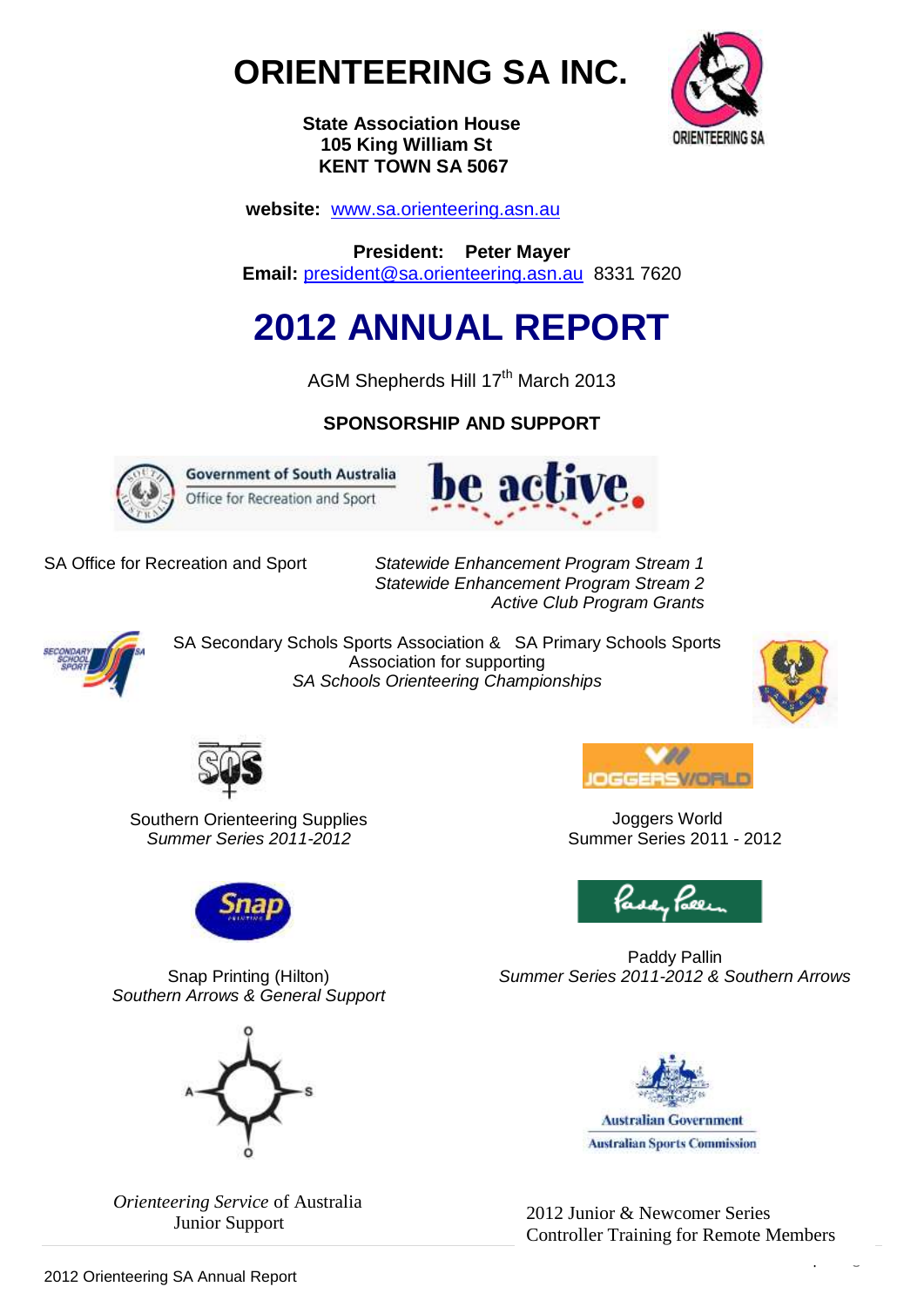# **ORIENTEERING SA INC 2012 COUNCIL**

The Council, comprising the Management Committee and Club Delegates listed below, met on even numbered months to oversee the development and conduct of orienteering in South Australia. The Management Committee met in the odd numbered months.

**Management Committee** Secretary **Ken Thompson** Treasurer 1999 - Treasurer 1999 - Jennie Bourne<br>
Assistant Secretary 1999 - Assistant Secretary 1999 - Craig Colwell Assistant Secretary **Craig Colwell**<br> **Assistant Secretary Craig Colwell Technical Officer**<br>
Craig Collection Casanova Technical Officer (Mapping) Technical Officer (Mapping) and Mapping Mapping Adrian Uppill Technical Officer (Mapping) Technical Officer (Mapping) **Adrian Uppill**<br>
Coaching Coordinators<br>
Adrian Craig **Coaching Coordinators** Adrian Craig Coordinator Adrian Craig Peputy Coaching Coordinator Adrian Craig Peputy Coordinator Deputy Coaching Coordinator **Concernsive Contract Concernsive Concernsive Concernsive Concernsive Concernsive Co**<br>Schools Coordinator Concernsive Concernsive David Tilbrook Schools Coordinator<br>Newsletter Editors Publicity and Promotion Officer MTBO Coordinator **Bruce Greenhalgh Club Delegates** Lincoln Orienteers **John Lyon** Onkaparinga Hills Orienteering Club Robin Uppill and Craig Colwell Saltbush Orienteers<br>
Tintookies Orienteers<br>
Tintookies Orienteers<br>
Tintookies Orienteers Top End Orienteers **Access** Jennie Bourne Tjuringa Orienteers **Adrian Craig and Greg Morcom**<br>
Wallaringa Orienteers **Adrian Craig and Serian Craig and Ferian** Unit Wallaringa Orienteers Jenny Casanova and Fern Tomas

# Peter Mayer Robyn Dose & Erica Diment<br>Position not filled

John Nieuwenhoven and Jenny Kennedy Doug Fotheringham and Gerry Velaitis

## **Other Orienteering SA positions:**

| Robin Uppill, Garry Harris, Ken Thompson & Andrew Slattery |                                               |                                                                  |
|------------------------------------------------------------|-----------------------------------------------|------------------------------------------------------------------|
| Peter Mayer                                                | <b>OA</b> Delegate:                           | Jenny Casanova                                                   |
|                                                            |                                               |                                                                  |
| <b>Fulvio Pastrello</b>                                    | <b>AO Editorial Contact</b>                   | Erica Diment                                                     |
| Jane Fuller                                                | <b>Member Protection Information Officer:</b> | Christine Franklin                                               |
| <b>Bridget Anderson</b>                                    | <b>Junior Arrows Coach</b>                    | <b>Bridget Anderson</b>                                          |
| Tyson Hillyard                                             | <b>Southern Darts Coach:</b>                  | Adrian Craig                                                     |
| John Lyon                                                  | <b>Southern Darts Deputy Coach</b>            | Erica Diment                                                     |
| Robyn Dose                                                 |                                               |                                                                  |
|                                                            |                                               | Bridget Anderson (Chair) Jeffa Lyon, Peter Mayer & Craig Colwell |

# **2012 MEMBERSHIP & CASUAL REGISTRATION STATISTICS**

Persons covered by full membership as at 31 Dec 2012. Previous Year's figures shown in brackets. Junior Senior Master Total Male | 47 | 27 | 113 | 187 Female 38 19 88 145 Total 85 46 201 332 (14.5% increase 2011: 284) Full Memberships Family/Group 89 Individual adult  $21 +$  58 Individual junior  $< 21$  9 Total 156 (12.8% increase 2011: 136) Casual Registrations Junior Senior Master Age NA Total Male | 162 | 45 | 180 | 2 | 389 Female | 136 | 54 | 175 | 3 | 368 Total 298 99 355 5 757 (53% increase 2011: 355)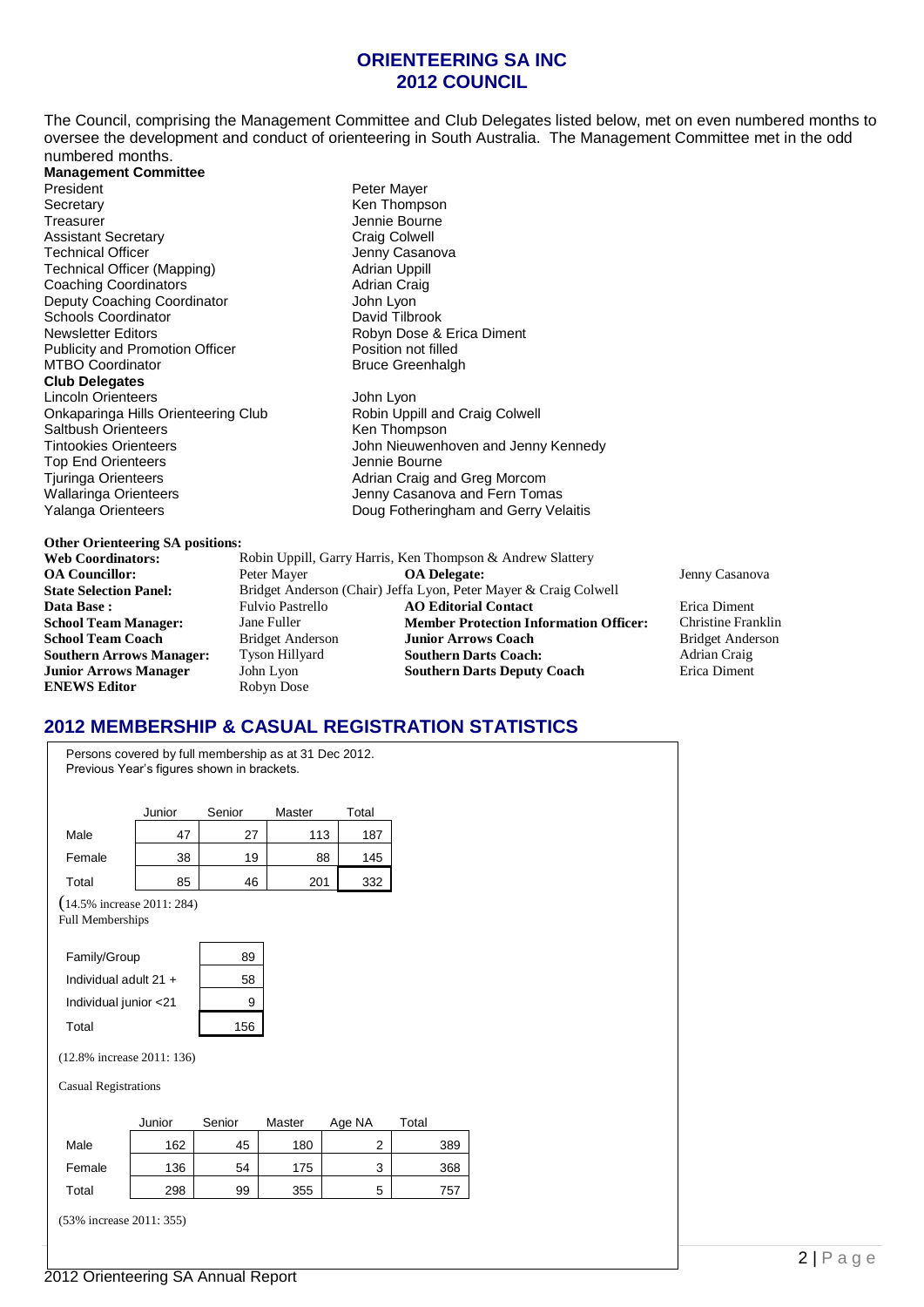# **PRESIDENT'S REPORT 2012**

This has been an encouraging year for Orienteering SA. More people are enjoying the Summer Series and the Snap Printing Sprint Series has also grown in popularity. It shows us that events close to Adelaide will attract large numbers of newcomers as well as regular orienteers.

We have tended to consider street and park orienteering as fun, low key events. This is the attraction to newcomers but there is another side that we need to promote more. Park Orienteering has become a championship genre with international competition leading up to world championships. It is an opportunity for talented runners to get involved in world class competition where astute navigation plays an equal role with running talent and fitness.

We have changed the Schools Champs to a Park Orienteering format and this had been a big success. We need to consider how to increase the transition of the school competitors to park and sprint events, and attract more athletes to these events.

Our Junior and Newcomer Series funded by the Australian Sports Commission has boosted participation rates as well as membership. A major factor has been the introduction of registration of Casual Orienteers who receive our E-News. Regular communication with newcomers makes them feel welcome and encourages them to come to other events. It is great to see new family groups coming regularly after trying out at a local event.

It is great to see the growth in our junior squads the Junior Arrows and the Darts. This has strengthened our schools team and will lead to stronger competition among juniors for team selection this year. The larger squads are bonding well and rising to the challenge set by their coaches. They are the future of our sport and it is exciting to see their enthusiasm.

Meanwhile the Arrows continue to do well in the National Orienteering League despite their members being located in various states these days. It is a reality that our brightest orienteers will move interstate or overseas for new challenges but we are able to maintain the link with their home state through the Arrows.

The biggest growth in participation has been recorded by the Top End Orienteering Club who have used innovative promotions to boost numbers at their urban events which have led to growth at bush events. Their promotion to businesses with posters was a big success.

We continue to receive generous funding from the Office of Recreation and Sport which helps us with development and administrative costs. Most other sports receiving funding have salaried administrative staff. Orienteering continues to rely entirely on volunteers and still manages to acquit our reporting obligations in a professional manner. It has been a pleasure to work with such a dedicated group of volunteers within the management team of Orienteering SA who work tirelessly in the background to maintain the integrity of our sport.

I have not named individuals in this message as every member of the management team has played a significant role and our clubs each have very active volunteers who put on the events that we enjoy so much. We need to encourage younger members to become more involved in the running of our sport. Our older members are happy to help but we need innovation to ensure the future health of our sport. Top End is a great example of what can be achieved when younger members get more involved.

**Peter Mayer**, President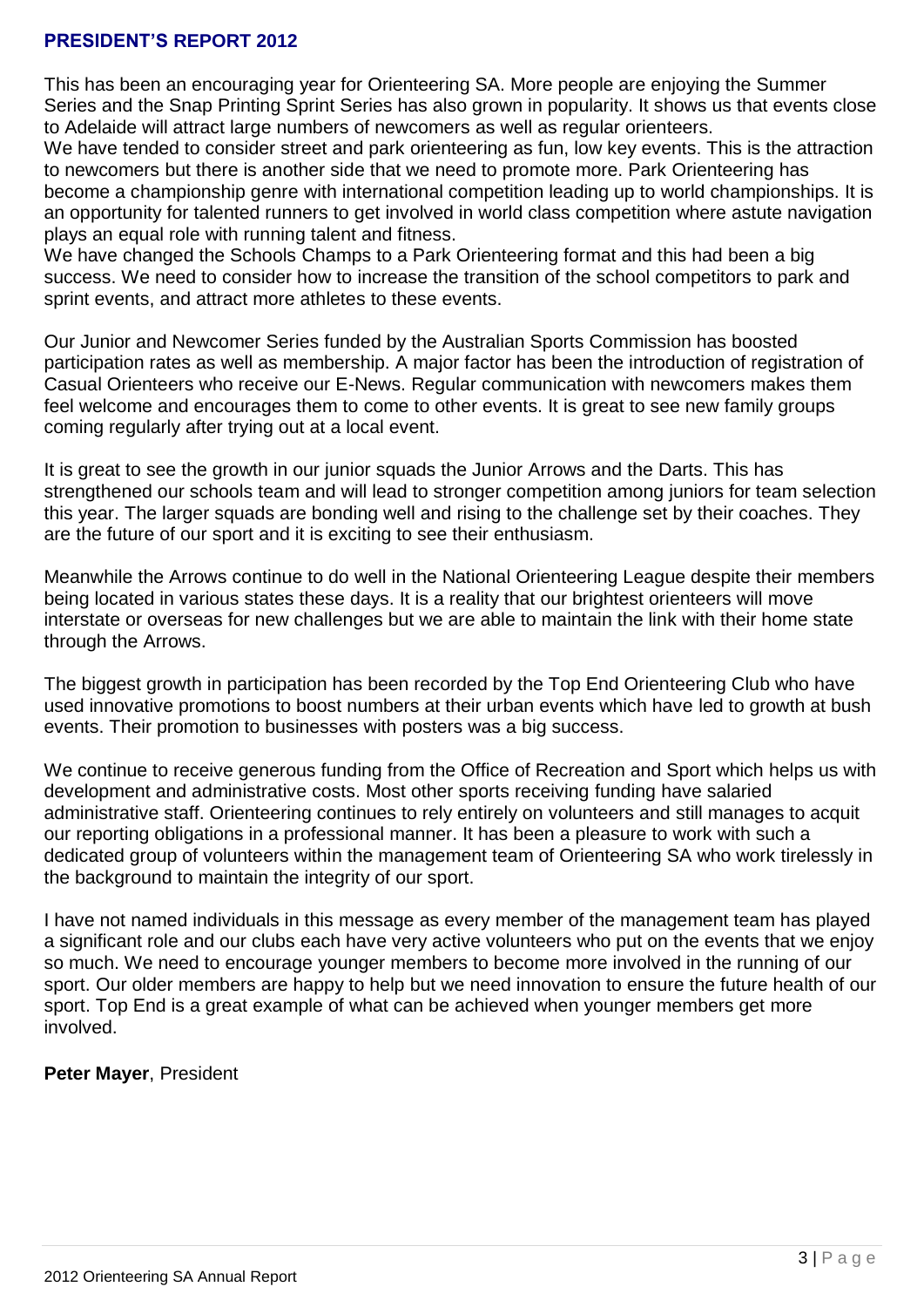# **ORIENTEERING SA Inc** STATEMENT OF INCOME & EXPENDITURE period 1 January - 31 December 2012

| 2011  |           | <b>INCOME</b>                                  |      | 2012  |
|-------|-----------|------------------------------------------------|------|-------|
| 10283 |           | Subscriptions (incl. The Australian Orienteer) |      | 12022 |
|       | 4921      | <b>Event Levies</b>                            | 6426 |       |
|       |           | Special Series event levies                    | 1390 |       |
|       | 3310 1610 | less OA Levies                                 | 2143 | 5673  |
| 5778  |           | <b>Interest Received</b>                       |      | 5759  |
| 610   |           | Advertising                                    |      | 638   |
|       |           | ASC: Junior & Newcomer Series (1)              |      | 8000  |
|       |           | ASC: Junior Arrows (1)                         |      | 3000  |
| 3919  |           | 2010 Foot Carnival                             |      | 0     |
| 1675  |           | <b>Sundry Events</b>                           |      | 724   |
| 1887  |           | <b>Sundry Sales</b>                            |      | 1847  |
| 1326  |           | SA Representative Teams: Schools               |      | 488   |
| 1969  |           | Southern Arrows                                |      | 3530  |
| 800   |           | OA: NOL payment                                |      | 1100  |
| 2758  |           | Australian Taxation Office (GST)               |      | 0     |
| 745   |           | Sundries                                       |      | 401   |
| 6557  |           | GST (collected)                                |      | 8698  |
| 41617 |           |                                                |      | 51880 |

# **EXPENDITURE**

|       | EALEMPH UNE                                         |          |
|-------|-----------------------------------------------------|----------|
| 1695  | Programme                                           | 2086     |
| 1454  | S.A. Orienteer Magazine                             | 1745     |
| 3277  | The Australian Orienteer Magazine                   | 4095     |
| 6655  | OA: State Registration (less Conference travel)     | 6607     |
| 2329  | Public Liability & Professional Indemnity Insurance | 2097     |
|       | ASC: Controllers' W/shop (OA to reimburse) (1)      | 1267     |
| 489   | ANSVAR eInsurance: less Club share                  | 641      |
| 695   | Controller's expenses                               | 567      |
| 2730  | <b>Travel Grants to Juniors</b>                     | 1845     |
| 1020  | <b>Travel Grants to Elites</b>                      | 675      |
|       | P&P: Sprint Series Mapping                          | 760      |
| 0     | Schools Mapping Fund                                | 101      |
| 678   | AGM & Awards Night (incl. badges & trophies)        | 676      |
|       | Junior & Newcomer Series                            | 8055     |
|       | <b>ASC: Junior Arrows</b>                           | 3000     |
| 1542  | Office Rent & Reception                             | 1779     |
| 864   | Postage, stationery, photocopying                   | 862      |
| 600   | Website                                             | 360      |
| 741   | Equipment repairs & mtc.                            | 1622     |
| 173   | SI system: additional units                         | $\theta$ |
| 1300  | Consumables: SI cards, plastic bags                 | 843      |
| 455   | Southern Arrows                                     | 3895     |
| 731   | Schools Team Trip                                   | 0        |
| 0     | Schools Team Officials                              | 1901     |
| 495   | 2010 Carnival                                       | $\Omega$ |
| 60    | Subscriptions & Affiliations                        | 60       |
| 77    | Australian Taxation Office (GST)                    | 3069     |
| 200   | Sundries                                            | 1922     |
| 5233  | GST (to be claimed)                                 | 5473     |
| 33493 |                                                     | 56003    |
| 8124  | <b>SURPLUS / DEFICIT</b>                            | $-4123$  |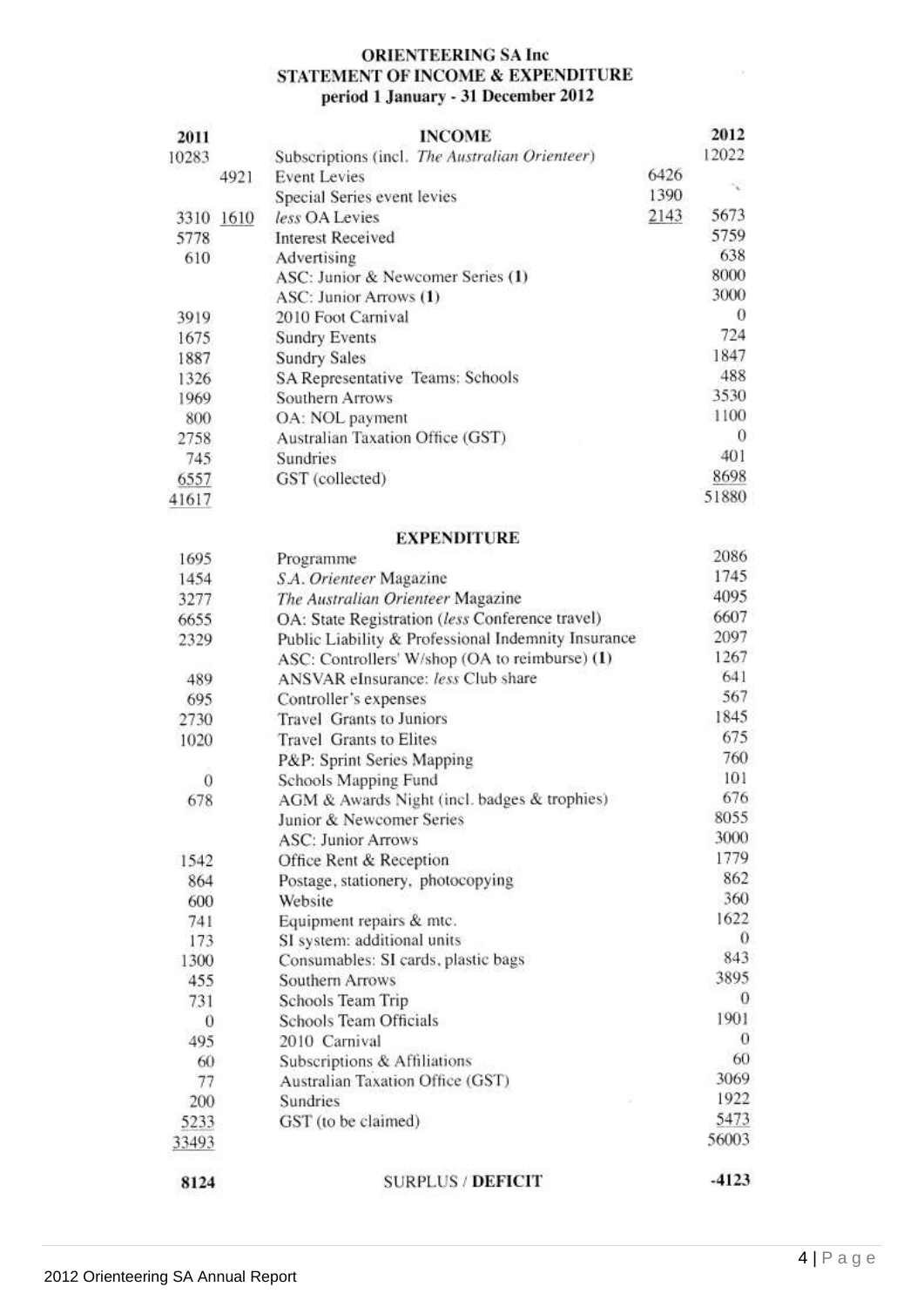# **ORIENTEERING SA Inc BALANCE SHEET** as at 31 DECEMBER 2012

# **MEMBERS' FUNDS**

**This Year** 

| 125689                         | Balance forward                                 | 133813                     |
|--------------------------------|-------------------------------------------------|----------------------------|
| 8124                           | Surplus: General Funds: Deficit                 | 4123                       |
|                                |                                                 |                            |
| 133813                         | TOTAL                                           | 129690                     |
| --------                       |                                                 | --------                   |
|                                | Represented by:                                 |                            |
| 7631                           | Cash at bank                                    | 5573                       |
| 137241                         | <b>INVEST Account: Express Saver</b>            | 140284                     |
| 6                              | <b>SPECIAL EVENT Account</b>                    | 55                         |
|                                |                                                 | --------                   |
| 144878                         |                                                 | 145912                     |
| ---------                      |                                                 | --------                   |
|                                | less: (2)                                       |                            |
| 11065                          | SRSP: Sport & Recreation Sustainability Program | 11222                      |
|                                | SRDIP: Sport & Recreation Development and       | 5000                       |
|                                | <b>Inclusion Program</b>                        |                            |
| ********                       |                                                 |                            |
| 133813                         |                                                 | 129690                     |
| about the set for the new day. |                                                 | at on the far to record on |
|                                |                                                 |                            |

# NOTES TO AND FORMING PART OF THE ACCOUNTS for the period ended 31 December 2012

# STATEMENT OF ACCOUNTING POLICIES

These financial statements are a special purpose financial report prepared in order to satisfy the requirements of the Constitution to prepare financial records. The Committee has determined that the Association is not a reporting entity as defined in Statement of Accounting Concepts 1 "Definition of the Reporting Entity" and therefore there is no requirement to apply accounting standards in preparation and presentation of these statements.

The statements are also prepared on a cash basis from the records of the Association. These accounts are based on historical cost and do not take into account changing money values or, except where specifically stated, current valuations of non-current assets.

# **NOTE (1): SPECIFIC GRANTS**

On the recommendation of the Association various grants (monetary and in kind) have been made available in the past to individual orienteers, but none were taken up this year. In 2012 the Australian Sports Commission through Orienteering Australia Inc. funded several specific projects, viz. the Junior and Newcomer Series, the Controllers' Workshop particularly to facilitate the attendance of members of our country clubs, and uniform and travel expenses for the Junior Arrows competing at the Australian Championships in Tasmania.

**Last Year**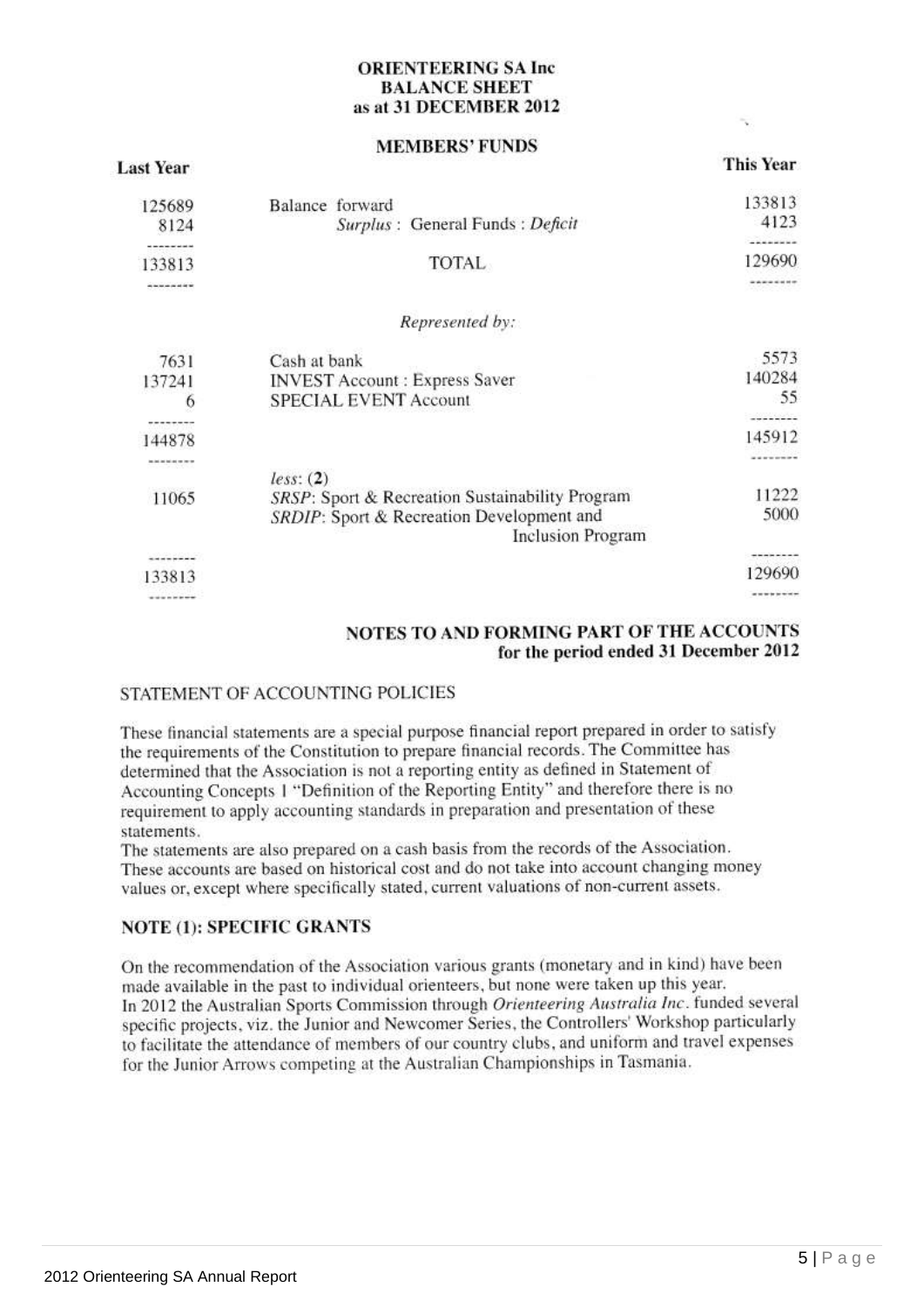# NOTE (2): Office for Recreation & Sport: MAJOR SPONSOR

Office for Recreation & Sport funding received is subject to conditions that it be spent for specific purposes, and so cannot be treated as funds of Orienteering SA Inc. in its own right. Transactions on these accounts are therefore shown separate from Orienteering SA Inc. transactions

# **ORIENTEERING SA Inc OFFICE FOR RECREATION & SPORT FUNDING** TRANSACTIONS for the period 1 January 2012 to 31 December 2012

| 2011-2012       |              |                                               |                  | 2012-2013      |
|-----------------|--------------|-----------------------------------------------|------------------|----------------|
| Six months      |              |                                               |                  | Six months     |
| to 30 June 2012 |              |                                               |                  | to 31 Dec 2012 |
| 11065           |              | Balance forward                               |                  | 0              |
| 0               |              | Grants received:<br><b>SRSP</b>               |                  | 22500          |
|                 |              | <b>SRDIP</b>                                  |                  | 5000           |
|                 |              |                                               |                  | 27500          |
|                 |              | <b>SRSP</b>                                   |                  |                |
|                 |              | TALENTED ATHLETE DEVELOPMENT                  |                  |                |
|                 | $\mathbf{0}$ | Talent ID programs                            | 2003             |                |
|                 | 1423         | Southern Darts /Junior /Southern Arrows camps | 2503             |                |
|                 | 2178         | I/S & O/S Training & Competition              | $\boldsymbol{0}$ |                |
|                 | $\mathbf{0}$ | Aust. Schools Carnival Team                   | $\bf{0}$         |                |
| 5634            | 2033         | NOL & JNOL Travel                             | 915              | 5421           |
|                 |              | <b>EDUCATION &amp; TRAINING</b>               |                  |                |
|                 | $\mathbf{0}$ | Officials' education, accreditation           | 355              |                |
|                 | 622          | Courses/Workshops                             | $\bf{0}$         | $\bf{0}$       |
|                 |              | MANAGEMENT IMPROVEMENT                        |                  |                |
|                 | 1500         | Conference                                    | $\bf{0}$         |                |
| 2122            | $\mathbf{0}$ | Strategic planning, policy up-date            | $\bf{0}$         | 355            |
|                 |              | PARTICIPATION PROGRAM ASSISTANCE              |                  |                |
|                 |              | Schools:                                      |                  |                |
|                 | 224          | In-school programs                            | 890              |                |
|                 | $\bf{0}$     | Events: warm-up program                       | 301              |                |
|                 | $\mathbf{0}$ | Championships: individual, relay              | 1706             |                |
| 1227            | 1003         | Area Mapping                                  | 1453             | 4350           |
|                 |              | Novice and development activities:            |                  |                |
|                 | 1034         | Basic skills training                         | 223              |                |
|                 | $\mathbf{0}$ | Coaching, special programs                    | 581              |                |
|                 | 22           | Novice Programs                               | 78               |                |
|                 | $\bf{0}$     | Summer Series: event costs                    | $\mathbf{0}$     |                |
|                 | 316          | Promotional activities                        | 270              |                |
| 2082            | 710          | Club Development & Management projects        | $\overline{0}$   | 1152           |
| 11065           |              |                                               |                  | 11278          |
| 0               |              | <b>BALANCE</b>                                |                  | 11222          |
|                 |              | SRDIP: permanent courses                      |                  | $\bf{0}$       |
|                 |              | <b>BALANCE</b>                                |                  | 5000           |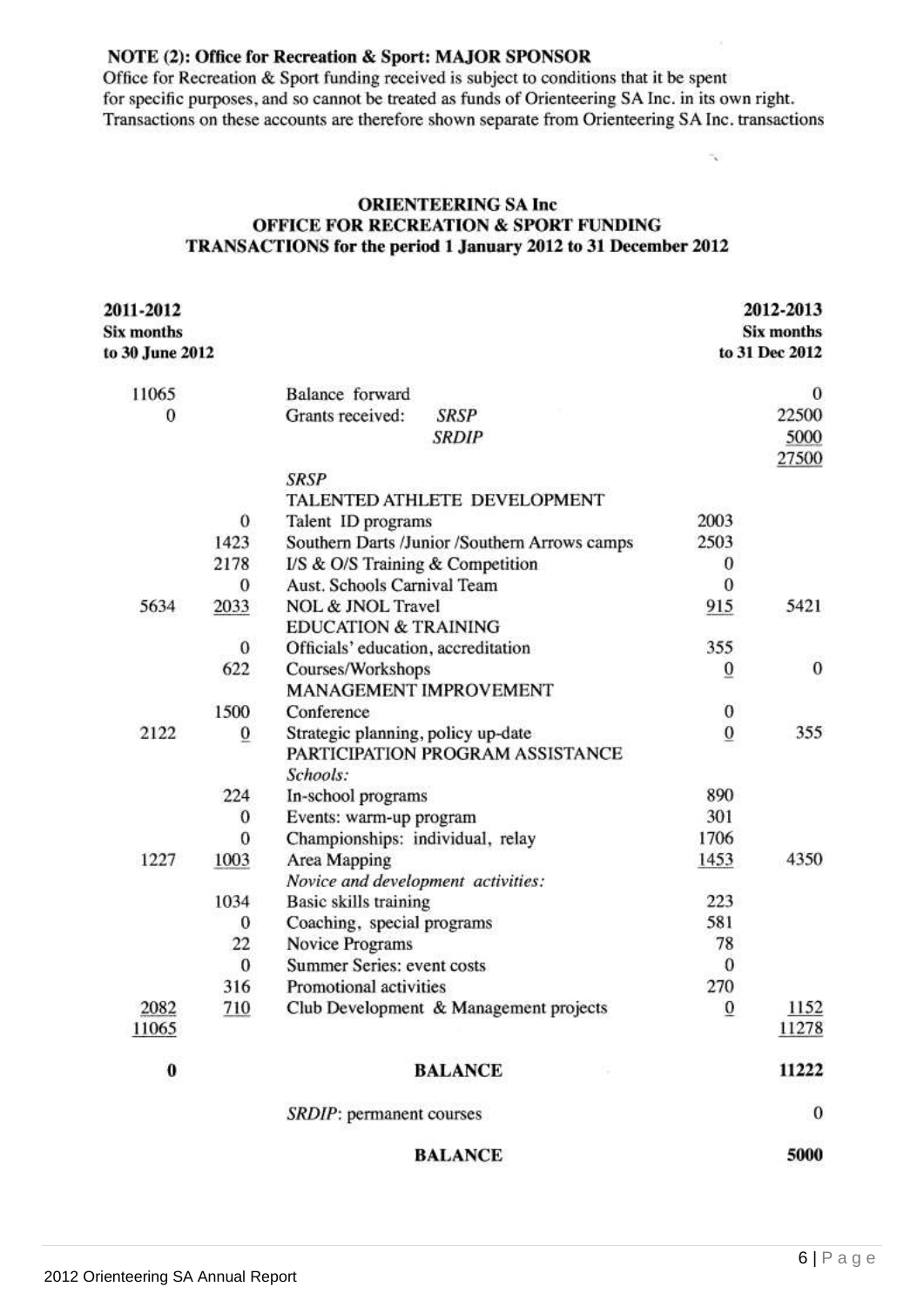# **BUDGETED RESERVES**

In addition to the Grants already identified in the Balance Sheet, Orienteering SA Inc. budgets to maintain cash reserves for specific future spending purposes (total: \$69424). These allocations are not held in any specific account. Actual cash available for normal yearly expenses amounts to \$60266.

| <b>MAJOR PROJECTS</b>               |       |                                 |       |
|-------------------------------------|-------|---------------------------------|-------|
| Balance as at 01.01.2012            | 53658 | <b>EMIT Digital Clock</b>       | 1469  |
|                                     |       | Snap Sprint Series map grants   | 760   |
|                                     |       | School Team Officials           | 2000  |
|                                     |       | Balance as at 31.12.2012        | 51429 |
| <b>MANAGEMENT &amp; DEVELOPMENT</b> |       | <b>Balance as at 31.12.2012</b> | 4209  |
| <b>INTERSTATE REPRESENTATION</b>    |       |                                 |       |
| Balance as at 01.01.2012            | 711   |                                 |       |
| School Team Officials               | 2000  | School Team Officials           | 1901  |
| E07: 2009 Southern Arrows travel    | 2000  |                                 |       |
|                                     |       | Balance as at 31.12.2012        | 2810  |
| <b>SCHOOLS' MAPPING FUND</b>        |       | Update School Champs map        | 101   |
|                                     |       | Balance as at 31.12.2012        | 1804  |
| <b>SAJOS</b>                        |       | Balance as at 31.12.2012        | 2432  |
| <b>SA REPRESENTATIVE TEAMS</b>      |       |                                 |       |
| <b>SA Schools Team</b>              |       |                                 |       |
| Balance as at 01.01.2012            | 278   |                                 |       |
| O_SA Team Travel Grant              | 1035  | Travel fund distribution        | 1103  |
| Misc donations                      | 488   |                                 |       |
|                                     |       | Balance as at 31.12.2012        | 698   |
| <b>Southern Arrows</b>              |       |                                 |       |
| Balance as at 01.01.2012            | 3753  | 9x 2013 Oceania Champs entries  | 2111  |
| OA: 2011/2012 NOL distribution      | 1900  | NZ accommodation                | 1761  |
| 2012 Calendars                      | 1220  | 2012 Calendars                  | 678   |
| <b>Snap Sprint Series</b>           | 1233  | <b>Snap Sprint Series</b>       | 414   |
| J&NC events (2)                     | 715   | <b>J&amp;NC</b> events          | 118   |
| <b>SA Club Relays</b>               | 991   | SA Club Relays                  | 179   |
| Drink sales                         | 126   |                                 |       |
| O_SA Elites Travel Grant            | 355   |                                 |       |
|                                     |       | Balance as at 31.12.2012        | 5032  |
| <b>Sue Millard Memorial Fund</b>    |       | Balance as at 31.12.2012        | 1010  |

# LISTS OF ASSETS as at 31 December 2012

### \$5,848 at 31 December 2012 **ACCOUNTS OUTSTANDING**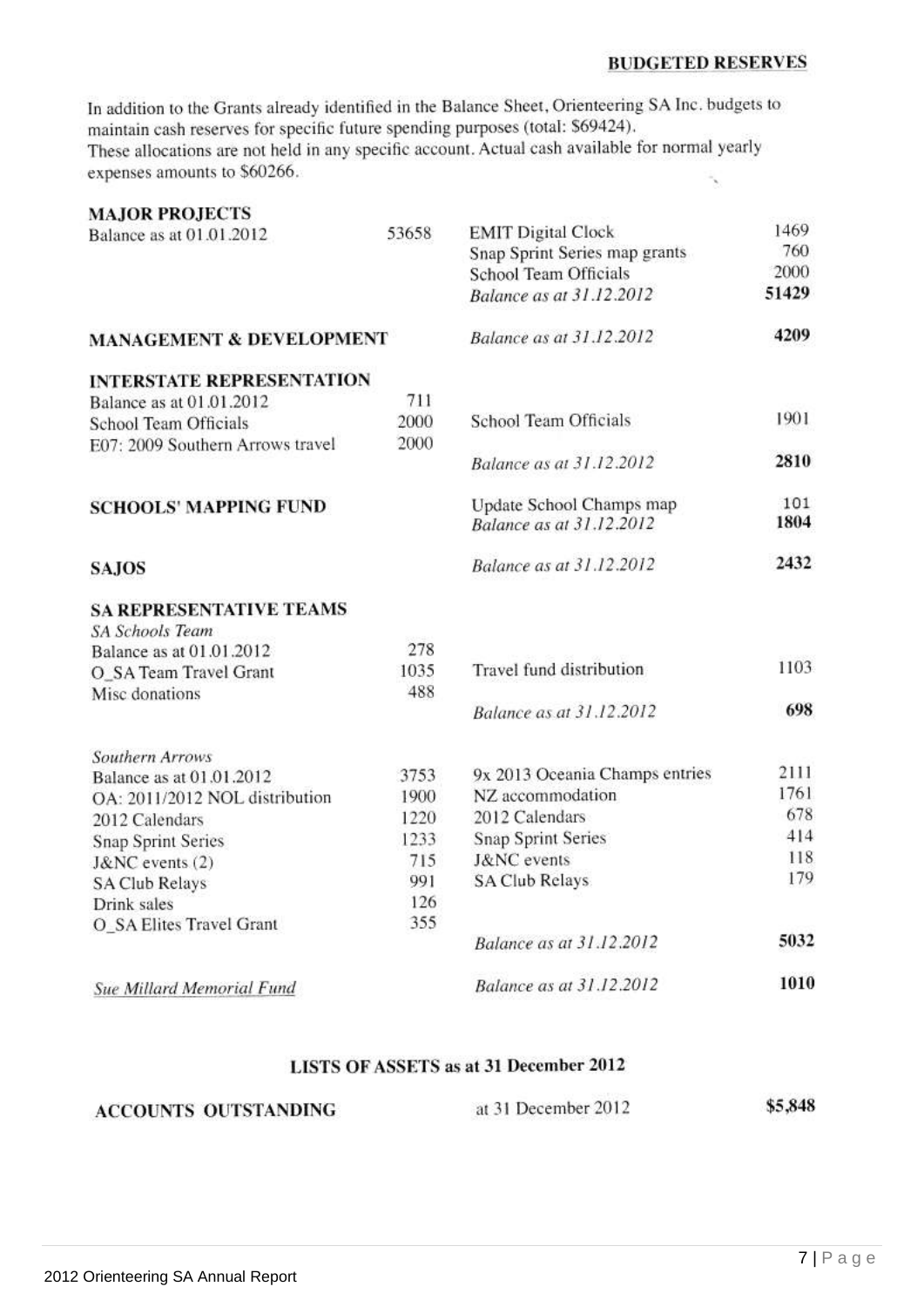## LIST OF ASSETS as at 31.12.2012 (cont'd)

GOODS FOR RESALE: STOCK ON HAND - Maps, signs, cards, etc. 10 Registration/Control cards (held by Treasurer: 13c ea. to Clubs) 1100 Control cards, plastic-coated (held by Treasurer: 35c ea. to Clubs) 100 SI Registration cards (held by Treasurer: 12c ea. to Clubs) 11 SPORTident cards (8 SI card 9 @\$55 each; 3 SI card 5 @\$45 each) (held by R. Uppill) 60 Pens-purple map-marking (held by Treasurer) Clothing: 5 hats (held by Treasurer) Maps (held by OHOC Map Curator): Broken Hill various & Nuriootpa Sprint Book: 50 GoldenYears (editors) J.Lyon & J.Williams (\$19.80 or \$25 incl P/H: held by Treasurer) C.P. Year **EOUIPMENT** 2625 2001 ACER Travel/Mate 212TX (SPORTident & related equipment: A&R Uppill) 2001 560 MS Office Professional XP 2001 95 Network card - CNET PCMCIA 10/100 N/C 2007 100 Wireless Router - D-Link 802.11g/2.4 Ghz 2008  $115$ HP Deskjet D2460 Printer 2001 55 MS Optical wheel mouse 2001  $115$ Surecom 5 Port N-Way Switch 2001 115 SODIMM 128 Mb 3.3V\*s RAM 20987 2002/08 Control stations: 107 BSF7 units 2002/04 450 Master stations: 3 USB units 2002 1676 Therma printer set 2 590 2010 Digital results printer 350 2002 5 Carrying belts 2002 2788 89 SPORTident cards (for hire) 2009 1099 Digital Projector ACER X1260 (Secretary) 2010 1967 MIPRO MA707 Portable PA System (6 pcs maintained by Treasurer) 2008 143 HP Laserjet P1005 Printer (Secretary) CB Radio Hook-up (R.Larsson) Clocks custom made by N.Smith (held by TT)/Blue Clocks (held by YA) Digital clocks (held by R.Larsson)/EMIT digital clock (held by Adrian Uppill) 1325 1999/03 4 Heart Rate Monitors Polar Accurex Plus, & interface (T.Hillyard) 135 2x 320 gb pocket HDD for electronic document storage (Secretary) 2010 230 2/07/2010 3 Heat Sealers (SAO Editor, (SAH), A Uppill) Controls: Lock-up (Schools Coord 13); Hanging (25 flags + 30 punches (Schools Coord); 40 + 45 (MTBO Coord); 20 + 15 (Coaching Coord) Banners: Carnival banners (held by Uppills); old Start/Finish on loan to YA; 948 2008 Shade canopy & bag: representative teams (J Fuller) 920 2004 2 Flags & stands (Park & Street, SA) (held by Uppills) 1997 289 Signs:20 various -Toilets, Creche, Buses (held with TT/metro, clubs' equipment) 240 2006 Coaching program equipment: table, first aid, signs (Coaching Coord) 2000 76 'Welcome to Orienteering' sign (held with Coaching equipment) 2004 150 Summer Series equipment (held by A.Uppill/OHOC) 2011 134 Southern Arrows equipment. mini-controls (John Nieuwenhoven) MTBO equipment: 6 signs, 4/6 map cases for hire, ties, etc. (MTBO Coord) Carnival equipment, e.g. stakes, fencing, hessian, water stands (held by TT) Badges [Participation: 20, State Team: 24, Orienteering bars: 45] (SAH Office) Trophies [24 OY glasses] (SAH Office); 10 Sue Millard individual (Treasurer) Trophies: Brian Wale, John Williams, 4x Schools' Relay (SA Schools Champs winners).

# FOR INFORMATION

OASA Policies & Guidelines (Tech Coord + each Club/Exec: updates from Secretary) Posters, leaflets, brochures, programs (SAH Office: Secretary), videos (Schools Coord). For further information consult the website: www.sa.orienteering.asn.au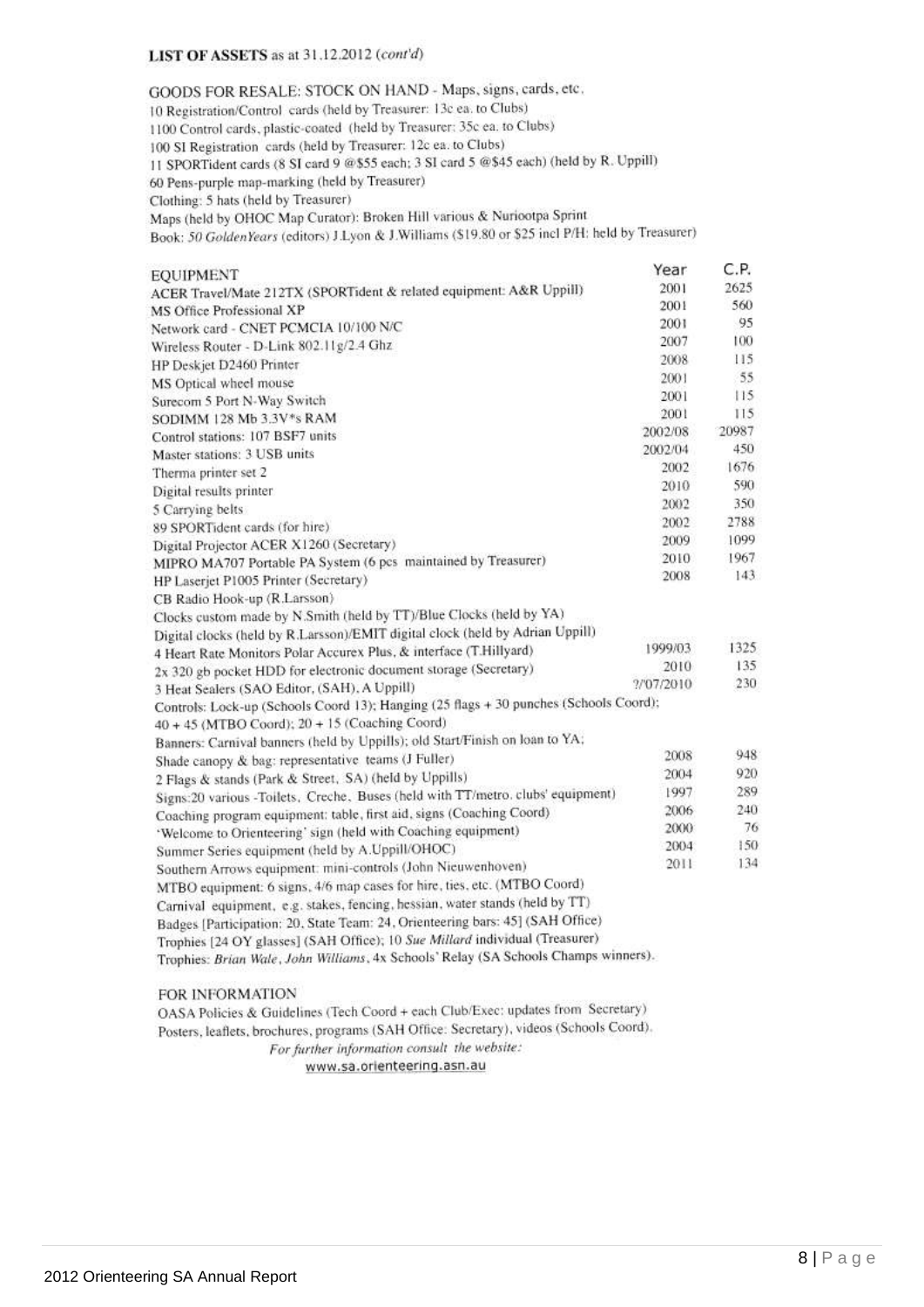# **TECHNICAL REPORT 2011**

During 2012, the position of technical officer was held by Jenny Casanova, with Adrian Uppill as mapping coordinator, and IT support from Robin Uppill and Ken Thompson, particularly with event pre-entry.

Robin and Ken are to be commended for their hard work in keeping the Orienteering SA website up to date and more recently with implementing Eventor, the system which Orienteering Australia has bought from Sweden and which is to be used for pre-entry events and online membership from 2013 onwards.

Thanks to all South Australians who controlled events during 2012 on behalf of Orienteering SA and Orienteering Australia. Orienteering SA is very appreciative of the efforts expended by these people in the pursuit of orienteering excellence. There were a number of remote races requiring extensive controller commitment and some particularly challenging circumstances with the National Orienteering League races in the Top End.

# **Orienteering SA controllers who controlled events in 2012 – thanks**

- Lady Alice badge event (TT) May  $20<sup>th</sup>$  Rob Hillyard
- SA sprint championships (TJ) Tangari May 27<sup>th</sup> Jenny Casanova • Manawarra badge event (OH) June  $10^{th}$  – Bob Smith
- SA middle distance champs (WA) Manawarra June 11<sup>th</sup> Peter Mayer
- SA Schools Championships (TJ) Wilfred Taylor Reserve Aug  $6<sup>th</sup>$  Fi Pahor
- NT NOL sprint Charles Darwin University Aug  $10^{th}$  Jenny Casanova
	- $\bullet$  NT NOL night Lok Cabay Aug 11<sup>th</sup> Adrian Uppill
	- NT NOL long Lok Cabay Aug  $12<sup>th</sup>$  Adrian Uppill
	- $\bullet$  Club relays (Arrows) Rocky Paddock Aug 26<sup>th</sup> Phil Hazell
	- SA long championships (YA) Barossa Range Sept  $9<sup>th</sup>$  John Lyon

Top End Orienteers are to be commended for their hard work in hosting the August series of National Orienteering League races, including an inaugural night NOL race. Feedback from competitors was overwhelmingly positive and reflects the effort put in, particularly by Lachlan Hallett, Susanne Casanova and Zoe Radford.

Nearly all of Orienteering SA's registered level 2 and 3 controllers have controlled at least one event in the last 2 years, and most of them are also planning and/or otherwise involved in organising events for their clubs throughout the year, so their dedication is much appreciated. Good communication and teamwork between controllers, course planners, organisers and all members of individual task teams contributed to the success of these events. All controllers are reminded that their reports should be submitted to the technical officer, so that future organisers, planners and controllers can learn from past events, and that they can seek advice from the technical officer at any time.

The number of currently accredited Orienteering SA controllers has not changed from 2010.

A level 1 controllers' workshop was held in November to make use of the Rural and Remote Scholarship funding available from the Australian Sports Commission. 11 people attended including two from Saltbush Orienteers (Whyalla), one from Lincoln Orienteers and two from Top End Orienteers (Darwin). These will be accredited once they have submitted evidence of having completed their Officiating General Principles online and completed relevant assessment tasks.

A level 2 workshop may be held in 2013 if there is enough interest, and could potentially include controllers from other states.

SA MTBO championships will be an Orienteer of the Year event from 2013 onwards, with the same age classes and requirements as the Night Championships.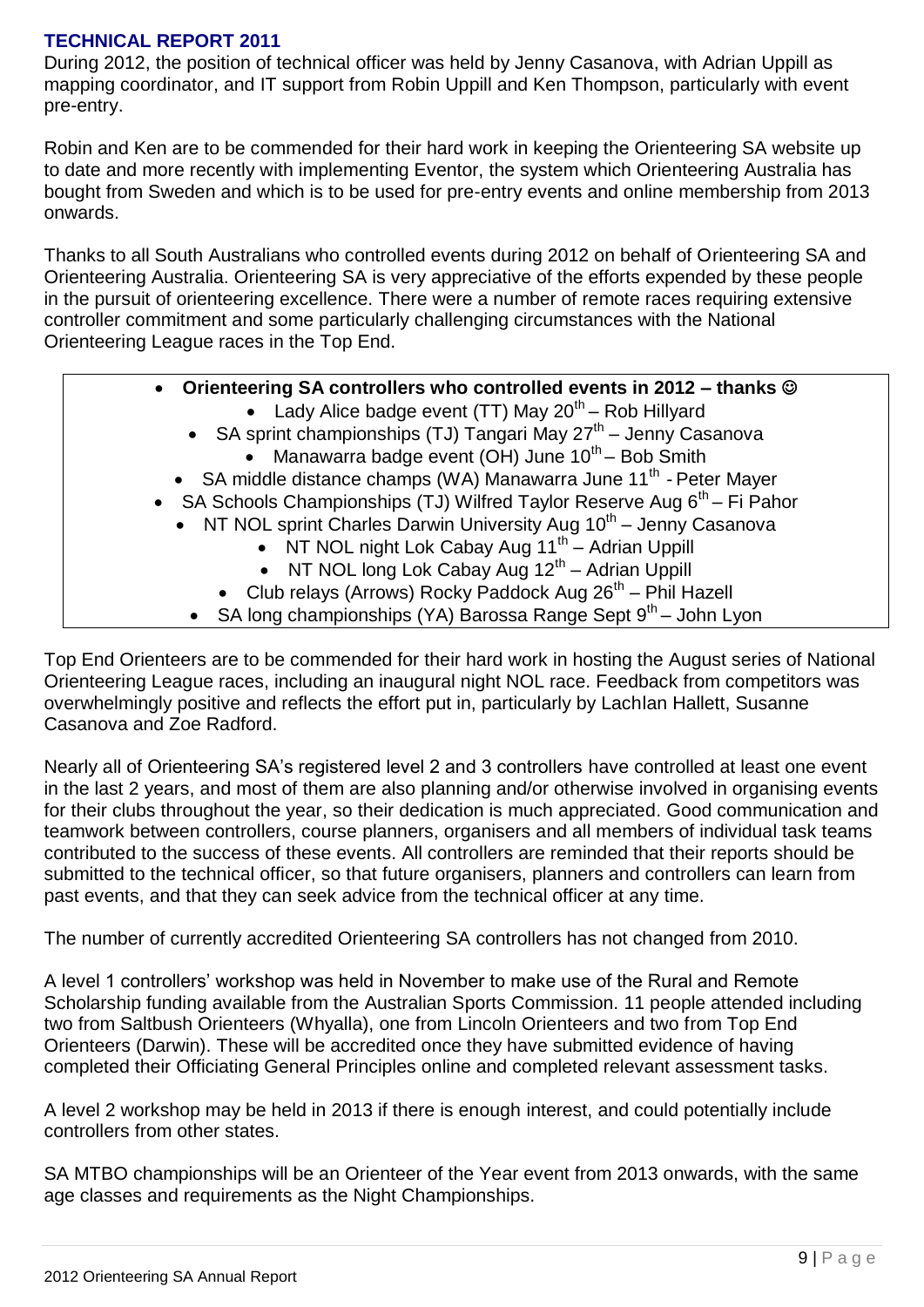The 2012 SA Schools' Championships successfully used a simpler park-course format and Sport Ident electronic timing (with P-cards).

The course-class proformas downloadable from the OSA website should be used as guidance by all course planners for all orienteering events, and course planners for Orienteer of the Year, Championship and Badge events are reminded to follow these specifications as closely as possible. A course planning workshop is unlikely to be held before late 2013/early 2014.

Orienteering Australia has now released the 2013 version of the Competition Rules. Changes made in 2012 include that minimum size of control numbering has been reduced to 3cm. This makes it imperative that all traces of past different numbering are removed from the SI unit and control stand to avoid confusion.

A new Technical Officer for Orienteering SA will be required at the 2013 AGM, since Jenny Casanova is standing down after 8 years in order to fill the position of OA Technical Director, from which Robin Uppill is standing down after 3 years on the Orienteering Australia Board.

Robin will in turn be taking on Technical Coordinator of the Easter 2015 Carnival, to be held in the Southern Flinders Ranges and for which Rob Tucker is Carnival Coordinator and Jan Hillyard Carnival Secretary.

# **Jenny Casanova** Technical Officer

# **NEWSLETTER REPORT 2011**

2012 is over. Four editions produced (mostly on time with the odd scramble to get sent out). A total of 191 pages. Approximately 47, 750 words. Perhaps 160 photos. 12 pizzas, uncountable cups of tea (and the odd other beverage to add variety), hours in front of a computer screen, one bottle of eye drops (for the tired eyes)

None of this could be accomplished without your contributions which have combined with our editorial talents to produce the SA Orienteer four time this year.

Thank you for the opportunity to produce this magazine. We hope you have enjoyed the read as much as we have putting it together.

# **Robyn Dose & Erica Diment** Editors

# **COACHING REPORT 2012**

# **Structure**

During 2012 the structure of coaching in Orienteering SA was:

- 1. Coaching Coordinator and Deputy Coaching Coordinator; Adrian Craig and John Lyon respectively.
- 2. Southern Darts nee Sub-junior Squad.
- 3. Junior Arrows nee Junior Squad.
- 4. Schools' Team.
- 5. Midweek Training.

# **Coaching Coordinator**

During the year the normal tasks were performed with the variations of:

- 1. The Deputy Coaching Coordinator deputizing for the Coaching Coordinator as required.
- 2. The conduct of a Coaches' Workshop after the AGM where the coaches had a good exchange of views which were later implemented in training.

The Coaching Coordinator coordinated the conduct of Training Days at Kuipto and Para Wirra in Feb, Chalks in Jun and Para Wirra in Sep 2012.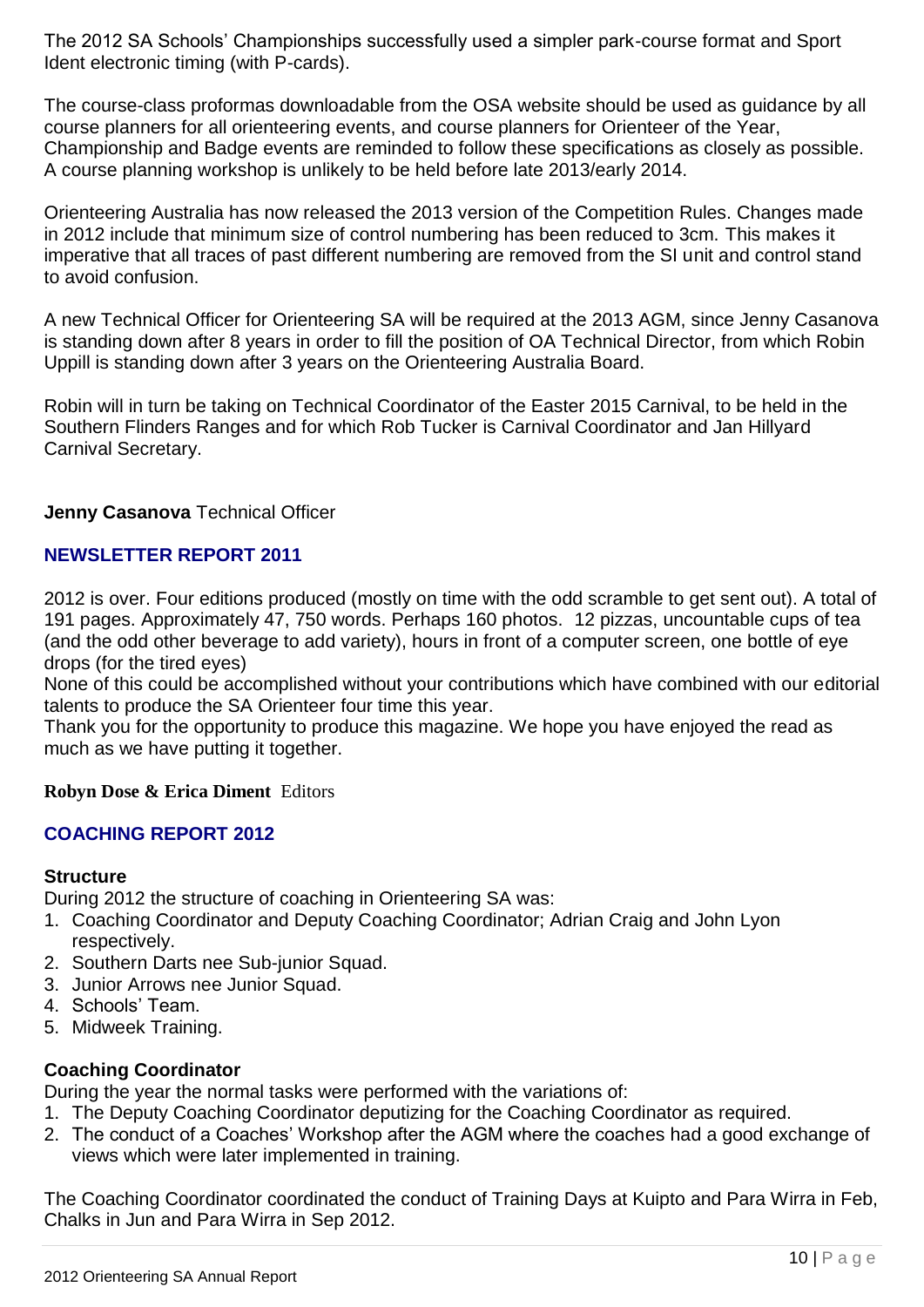A Women's Coaching Day was conducted at Rocky Paddock on 21 Jul 2012.

This year saw the delegation of the provision of Duty Coaches passing to the clubs who had sufficient coaches to do so.

# **Southern Darts**

The squad's coaches were Coach Adrian Craig and Deputy Coach Erica Diment.

The squad trained throughout the year plus conducted the following Introduction to Orienteering Days/Camps with the assistance of other coaches:

- 1. Very Easy Courses Half Day on 5 Feb 2012.
- 2. Very Easy & Easy Courses Days during the school holidays on 18 Apr, 4 Jul & 4 Oct 2012.
- 3. Moderate Courses Camp the weekend 3 & 4 Nov 2012. These were all very valuable sources of recruits for our sport.

The squad conducted its inaugural camp at Mt Crawford on Sat 2 Jun 2012.

# **Junior Arrows**

The squad's Coach was Bridget Anderson and Manager was John Lyon.

The squad trained through to mid-year and then conducted its annual camp in the Burra area in July with the assistance of other coaches. At the end of the camp those selected moved on to the Schools' Team.

# **Schools' Team**

The Team's Coach was Bridget Anderson, Deputy Coach was Simon Uppill and Manager was Jane Fuller.

The Team trained before the Nationals and then competed as a team.

# **Midweek Training**

The coordinating coach for the Midweek Training continued to be Adrian Craig and he was greatly assisted by other coaches, trainee coaches and a coach undergoing renewal of accreditation. Training was conducted throughout the year on an essentially four weekly basis to benefit of many older orienteers.

# **Coaches**

This year we had the tragic death of one of our most experienced and popular coaches; John Williams. His loss is still being deeply felt.

We have a small number of coaches undergoing training for their accreditation but we need more young orienteers to volunteer to become a coach to replace our retiring coaches.

# **Thank You**

I would like to thank all the coaches who assisted Orienteering SA in 2012. Without their help we could not have conducted the coaching and training described above.

I will be stepping down as Coaching Coordinator at the 2013 AGM. I was first elected to that position in March 2000 and have continued in that role since then except for a few breaks. I would like to thank all those members of OASA and Orienteering SA who have assisted me over those years; I am a great believer in team organization and cooperation. I am willing to continue in a lesser role as Training Coordinator if Orienteering SA should wish me to do so.

# **Adrian Craig** Coaching Coordinator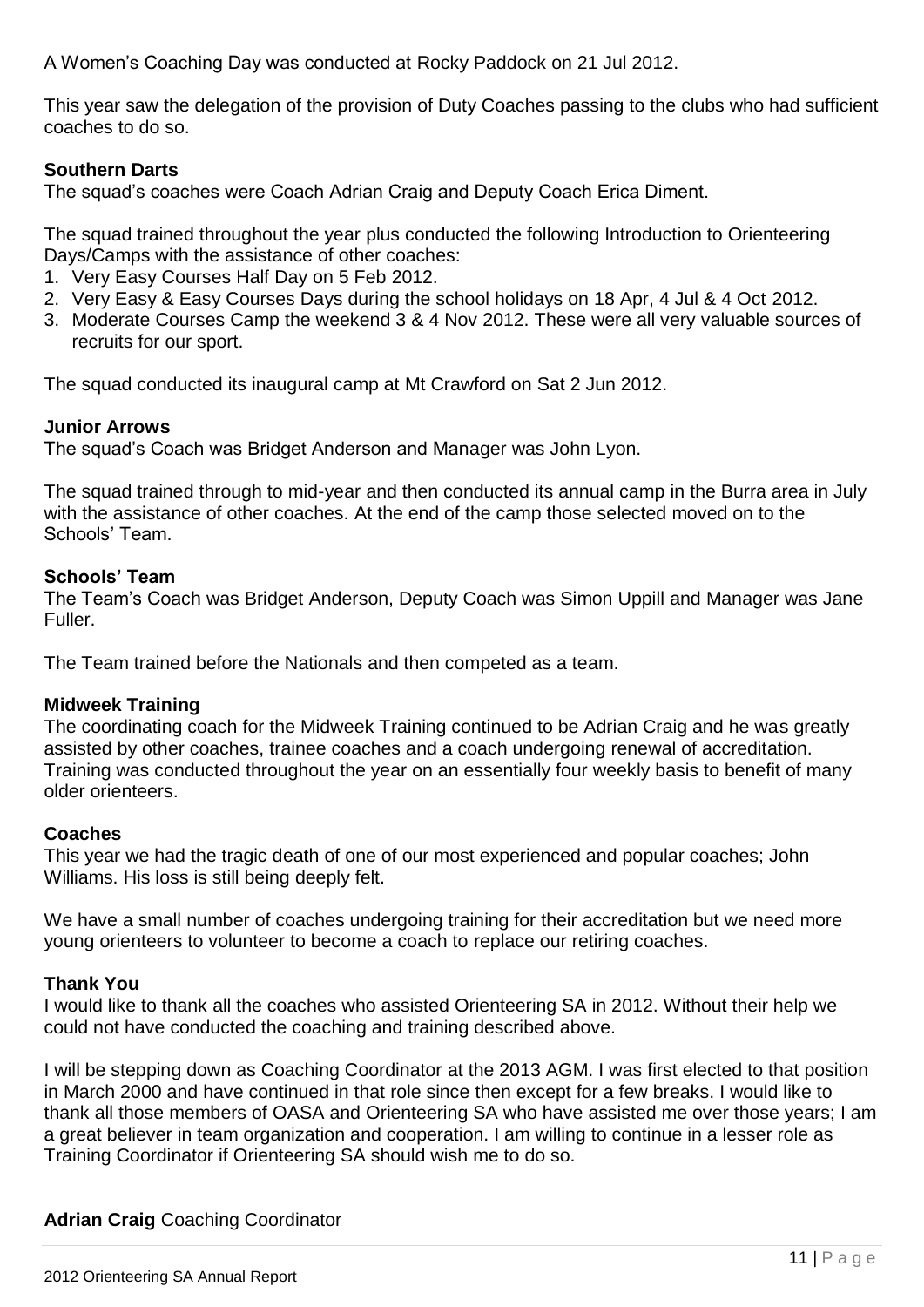# **SCHOOLS REPORT 2012**

In my reports to Council and recent annual reports I have noted the difficulty of getting school groups to the Mid-Week Training Events. The reasons for this include the crowded curriculum, and priority given to core academic areas, and also the practical one of the cost to hire buses. Those competitors who are involved in orienteering at weekends with their parents or at least with access to these events dominate the Schools Championships and some others plainly find the navigation hard! It is therefore with a great deal of satisfaction that Orienteering SA Council endorsed my recommendation that from 2012 Courses for the respective age groups will be made easier, and the mapped areas used less navigationally challenging. SPORT Ident cards will be used for the first time which will enable pairs events to be included after an absence of many years (but not as a Championship Event).

The 2011 Schools Championships were run by Wallaringa at Shepherd's Hill Reserve and in the usual way were supported by many of the Orienteering Community from other Clubs. Jeffa Lyon again did all the key work with the Relays despite my best intentions to assist. A very successful day at Bonython Park, despite various site works and a contractor delivering a BBQ which was the common last control site only a short time before the event commenced!

Our extremely hard working Secretary, Ken Thompson has compiled a computer data base towards the end of 2011 which will assist communication to schools in the future. Our thanks to John and Jeffa Lyon, Adrian Craig and John Such who ran the School Warm Up Programme. Adrian together with Peter Mayer also assisted me to provide the annual ACHPER Sports Expos at Park 25 in November.

Finally thanks to the School Sport Unit, SSSSA and SAPSASA, for again generously providing the gold, silver and bronze medallions which are presented to the place getters in the A classes of the Schools Championships and which are so keenly sort by the competitors.

**David Tilbrook**, Schools Coordinator

# **SOUTHERN ARROWS REPORT 2011**

# *Sponsorship/Fundraising*

- Thanks to:
	- $\circ$  SNAP Printing Hilton Continued support with all our events. Thanks Bob and the team.
	- o Paddy Pallin Support in particular with the 2012 SA Club Relay Championship, Thanks Dave, Luke and the team.
	- o Southern Orienteering Supplies Support in particular with the 2012 SA Club Relay Championship, thanks Robyn Stephen and family.
- Calendar: The 2012 Orienteering SA Calendar was an initiative primarily by Bridget Anderson. It was well received and monies raised have been used to support our NZ trip.

# *SNAP Sprint Series*

- This new series organised by the Southern Arrows included 5 consecutive weekly events set in complex urban terrain as sprint format races.
- The Series was held on Wednesday evenings towards the end of February and into March. This new concept of orienteering on a Wednesday evening was relatively well received but left some wishing it was still on a Friday night
- We had multiple contributors to prizes for the SNAP Sprint Series including Champs Sports in Blackwood.
- With lower numbers than expected we had a total of 180 entrants for the 5 events.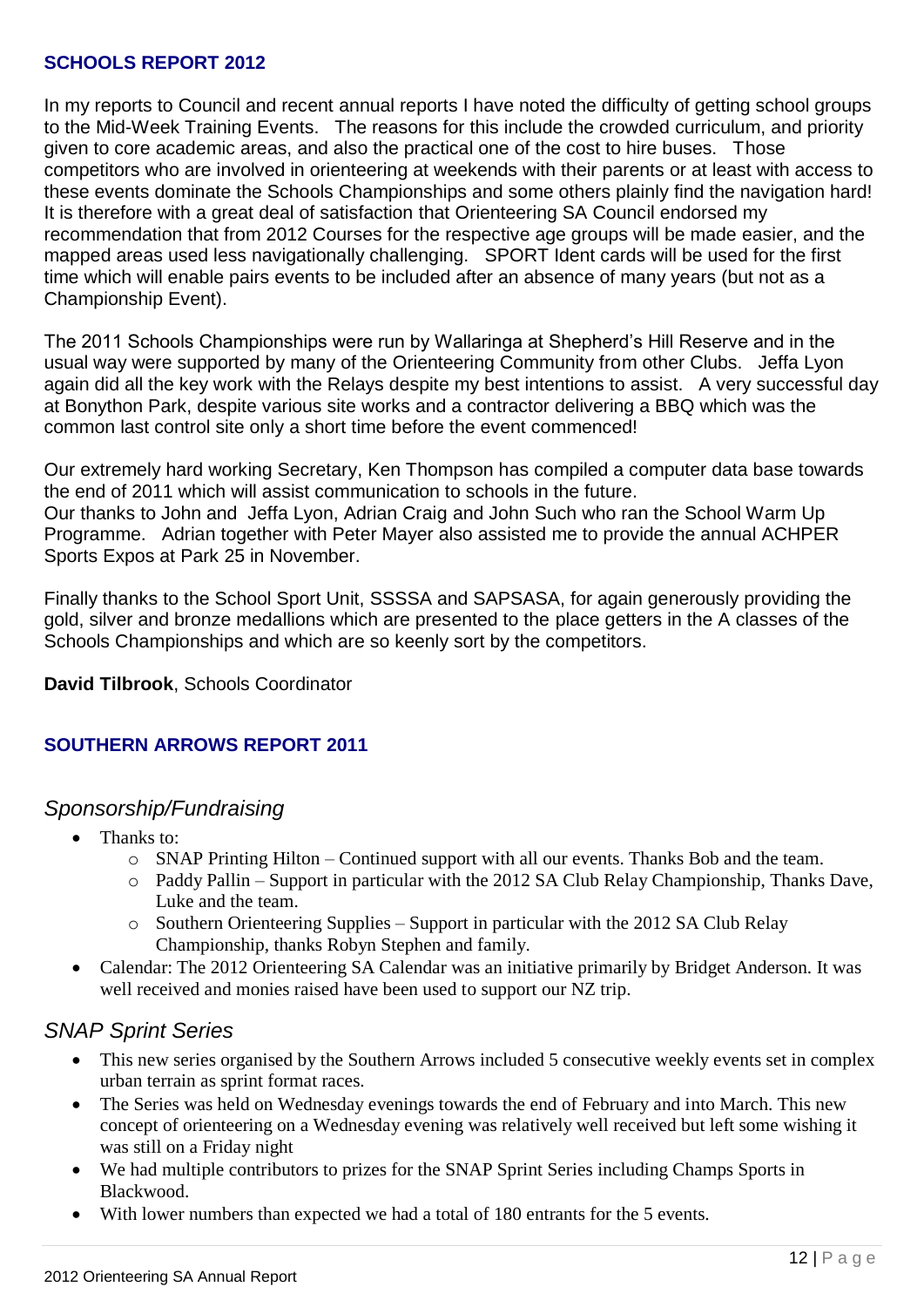Special thanks to Bridget Anderson for conceiving this series and making it happen.

# *2012 Club Relays*

- 49 teams took part in the relay from all 5 metro clubs at Rocky Paddock
- Jenny Casanova was our course setter with Phil Hazell finding some level of control of the event.
- Thanks to Wallaringa for the use of the map, and to all the club secretaries for putting together the teams
- OH took the trophy just scraping in front of the ever competitive TT.
- Prizes this year were supplied by Paddy Pallin and Southern Orienteering Supplies.
- SNAP Printing were gracious enough to print the maps for us.

# *Competition*

- In 2012 we fielded teams at the following events:
	- o NOL Round 1 Ballarat, VIC, March 10-11
		- o NOL Round 2 Easter, QLD, April 6-9
	- o NOL Round 3, Newcastle, NSW, May 12-13
	- o NOL Round 5, Aust. Champs. TAS, September 22-30

NOTE: The 2012 NOL Results were not available at time of print.

- National Representation:
	- o Simon Uppill World Orienteering Championships, National Senior Squad, High Performance Group, World Cup
	- o Vanessa Round World Orienteering Championships, National Senior Squad, High Performance Group, World Cup
	- o Olivia Sprod National Junior Squad
	- o Susanne Casanova World Orienteering Championships, National Senior Sqaud, World Cup
	- o Bridget Anderson World Orienteering Championships, World University Games, World Cup
	- o Lauren Gillis World University Games, World Cup

# *Thanks*

- Thank you to all those athletes that have given their time to train and compete, even when they didn't desire the idea. The athletes that contributed to the Squad in 2012, by competing in either Senior or Junior Elites were: Simon Uppill, Lauren Gillis, Kerrin Rattray, Ben Rattray, Lachlan Hallett, Greg Morcom, John Nieuwenhoven, Andrew Mogridge, Tyson Hillyard, Fern Tomas, Susanne Casanova, Jenny Casanova, Olivia Sprod, Sally Young and Mel Fuller. Some of these people don't even know they contributed.
- Thanks go to everyone who supported the Southern Arrows in 2012.

Tyson Hillyard Manager



**Tyson Hillyard** Manager, Southern Arrows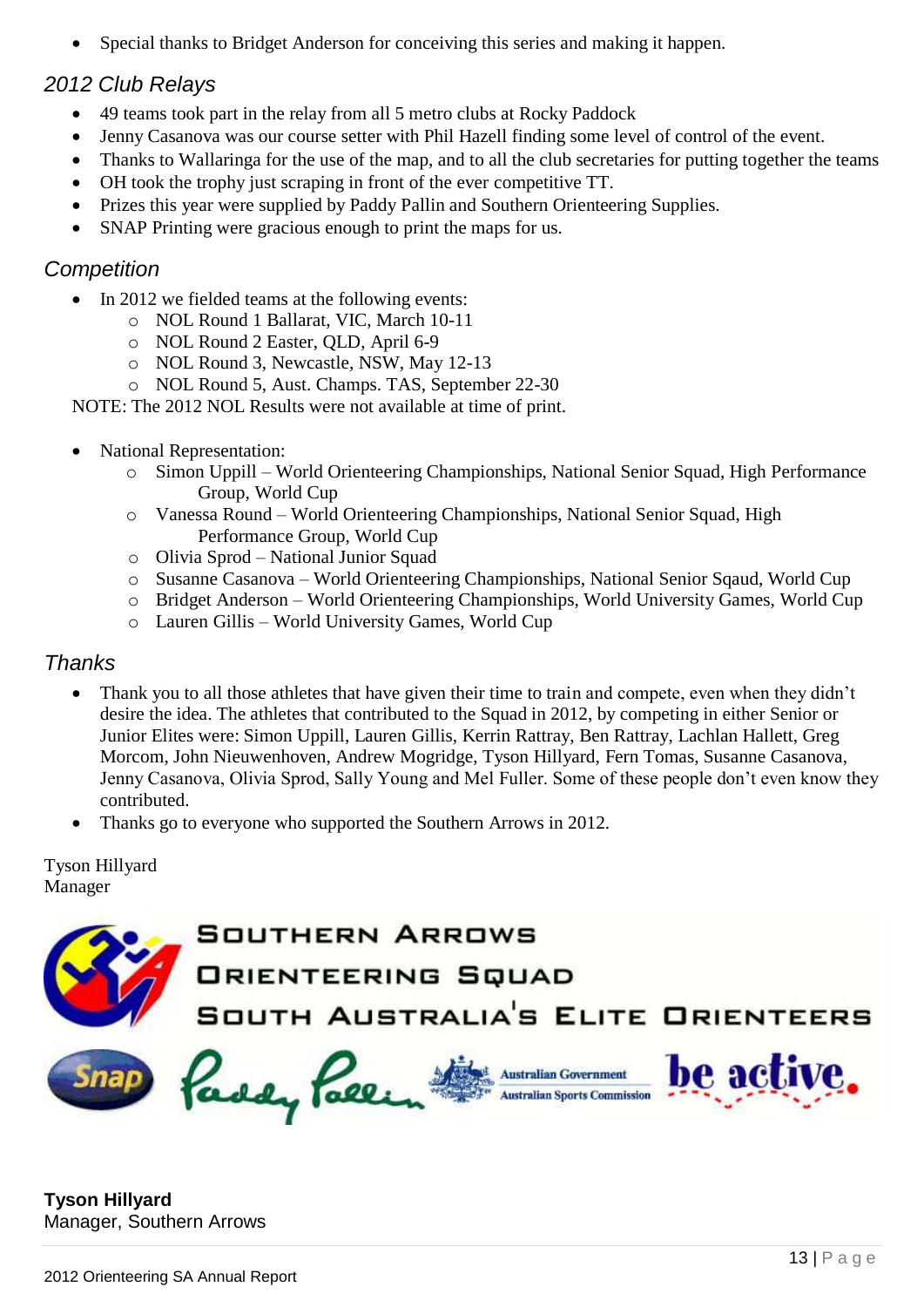# **MOUNTAIN BIKE ORIENTEERING REPORT 2012**

Annual reports (of all hues) generally present a more positive and optimistic view than is fully supported by facts. However, it's not a strategy I feel like employing for the 2012 MTBO report. Instead I am going to err on the side of pessimism and declare that the 2012 season was not a good one for MTBO in SA.

Part of the problem was that we didn't really have a 'season' or not a coherent one. The first event was held in mid March and then there was a break of a month and a half before the next event in May. Unfortunately the May event clashed with the Australian Rogaining Championships which were held here in SA and as a good number of regular MTBOers chose the Rogaine the entry for the MTBO meant it was pretty much a non-event. Another wait followed until the 23rd of June when the not-strictly-speaking-an-MTBO Cyclogaine was run. In turn there was another lengthy wait before the Kersbrook MTBO. The season finished some two months after this with events on consecutive weekends.

Apart from accommodating other events (O and otherwise) the schedule was lacking in any reason or regularity. In part this probably explains the poor entries at MTBOs. The best entry was for the State Champs (37) and average over the 5 MTBOs was a rather dispiriting 22.

This is a pity because the MTBOs were all well run with good course setting etc and those who did ride enjoyed their MTBOing. However, there is no denying that as a sport we are currently barely viable and that we need to either get lucky or change something. The 2013 calendar suggests that we are relying on getting lucky - and perhaps we will - but if 2013 replicates the 2012 experience then we really do need to think hard about changing what we are doing.

I'm probably being overly dramatic and pessimistic in making such a declaration. We do have genuine enthusiasm for the sport and a great deal of experience running MTBOs successfully and that provides some sunshine for this otherwise gloomy report.

My thanks for all those involved in MTBO in 2012 - organisers, helpers, participants and hangers on.

# **Bruce Greenhalgh**

MTBO Coordinator

# **SOUTH AUSTRALIAN AWARDS**

# **John Hall Memorial service Award**

The 2012 John Hall Memorial Service Award for services to orienteering in South Australia was awarded to Paul Hoopmann

# **Orienteer of the Year**

Awarded on the basis of a club members' 6 best performances in designated OY events throughout the year, for orienteers aged over 14 years. A minimum of four events are needed to be eligible. Our thanks to Regina Rueter for calculating the results.

| M <sub>16</sub> A | Will Kennedy         | W16A Sally Young                     |
|-------------------|----------------------|--------------------------------------|
| <b>M20A</b>       |                      | <b>Melanie Fuller</b><br><b>W20A</b> |
| <b>M21A</b>       | Simon Uppill         | W21A Jenny Casanova                  |
|                   | M21AS Jason Nicolson | <b>W21AS</b> Shannon Nicolson        |
| <b>MOB</b>        |                      | <b>WOB</b><br><b>Carol Such</b>      |
| <b>M35A</b>       |                      | <b>W35A</b>                          |
| <b>M45A</b>       | <b>Steve Cooper</b>  | W45A Robin Uppill                    |
|                   | M45AS Trevor Diment  | W45AS Teri McComb                    |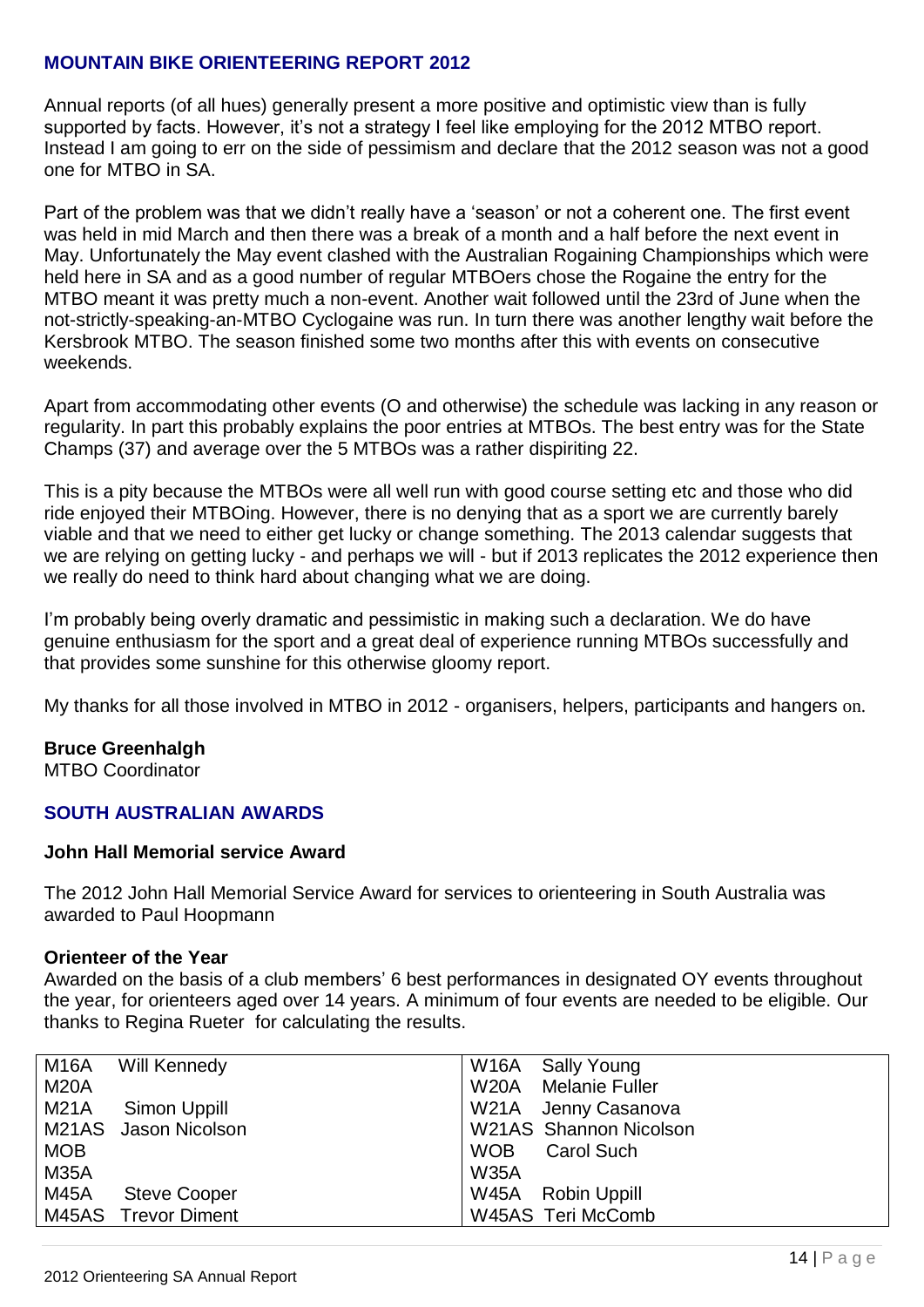| M55A | Adrian Uppill      | W55A Ruth Nicolson |
|------|--------------------|--------------------|
| M65A | Bob Smith          | W65A Jennie Bourne |
|      | M75A George Reeves | W75A Jeffa Lyon    |
|      |                    |                    |

# **Sue Millard Perpetual Trophy**

This award is presented to the juniors judged by selectors to have shown the greatest improvement: Junior Female: Mel Fuller Junior Male: William Kennedy

# **Junior Participation Badges**

The following juniors aged up to 14 years were awarded Participation Badges :

Dante Afnan (YA) Remi Afnan (YA) Oscar Bertei (TE) Jasmine Bevelander (TJ) Olivia Bevelander (TJ) Charlotte Brader (TT) Zoe Carter (TJ) Toby Cazalotto (TJ) Molly Egerton (OH) Cameron Forbes (LI) Jack Haritos (TE) Lachlan McArthy (OH) Zali Munday (SB) Zoe Pastrello (TJ) Ana Penck (YA) Ethan Penck (YA) Justin Shao (WA) Leith Soden (OH) Nicholas Tremblay (TE) Leilani Wilton-Harding (WA)

Recommmended: Nicolas Congedi, Fred Klein, Mares family, Seb Baker, Alexander Vandeloo, Sarah Lim, Lucas Woodrow, Emily Sorenson.

# **SASI Scholarships**

These scholarships were funded by the South Australian Sports Institute (SASI) **Talented Athlete Award:** 2011/2012 none awarded 2012/2013 none awarded **High Performance:** 2011/2012 none awarded 2012/2013 none awarded

Please note: There were no applications. Please consider applying if eligible.

# **State Selectors**

Chair: Bridget Anderson Selectors: Peter Mayer, Jeffa Lyon & Craig Colwell

# **SA INTERNATIONAL REPRESENTATION**

**Australian Team for Junior World Orienteering Championships in Slovakia** No Orienteering SA orienteers were selected for the squad.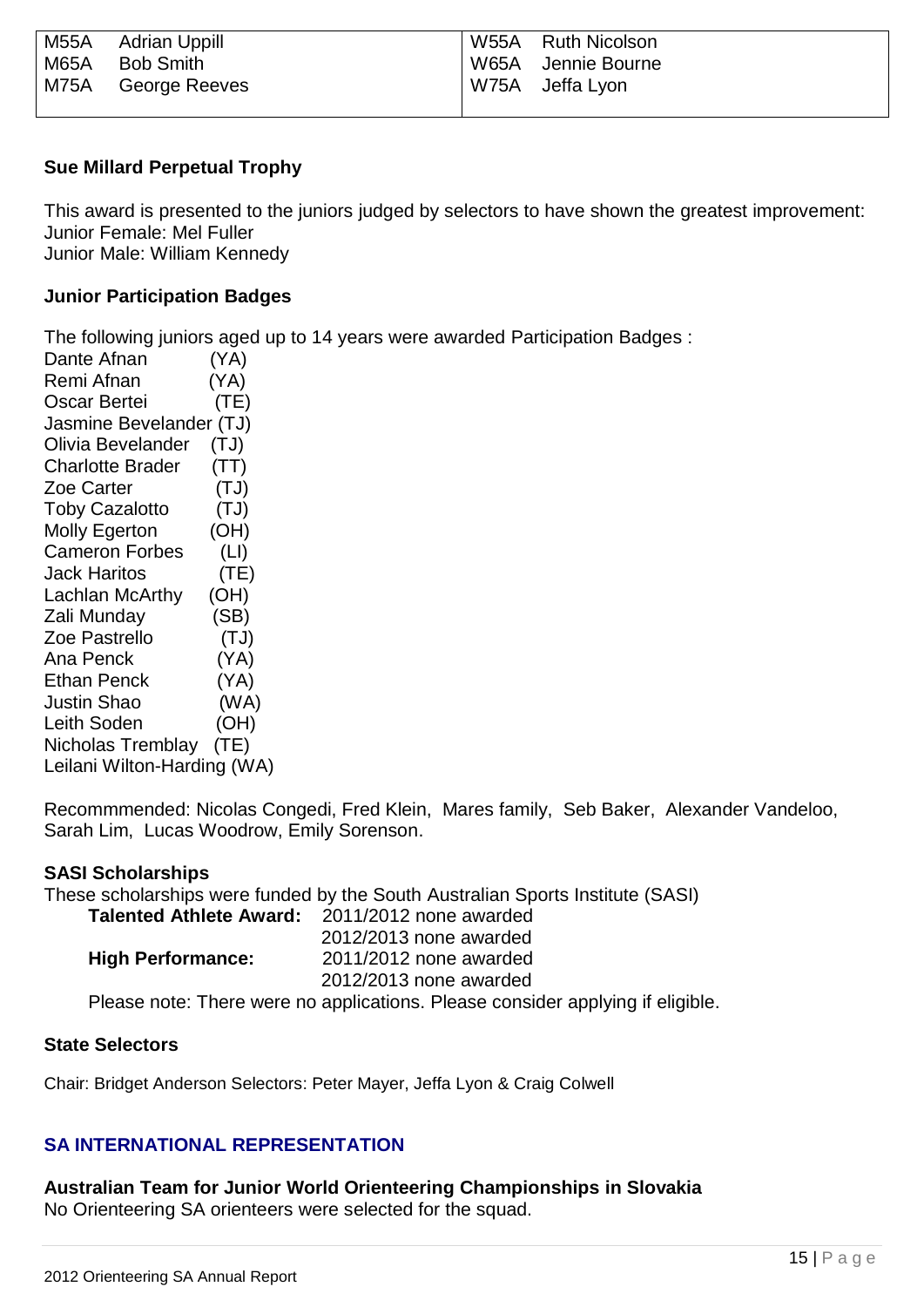# **World University Championships in Spain**

Congratulations to Lauren Gilles and Bridget Anderson who were part of the Australian team. Lauren came outright 13<sup>th</sup> in the sprint. Bridget Anderson came 30<sup>th</sup> in the same race.

# **Australian Team for World MTBO Championships in Hungary**

No South Australians were selected for the team.

# **Participation in World Masters Games in Germany**

No South Australians participated.

# **Australian Team for World Orienteering Championships in Switzerland**

Congratulations to Vanessa Round, Simon Uppill, Bridget Anderson and Susanne Casanova who was selected to be in the Australian Orienteering Team. Vanessa came 31<sup>st</sup> in the middle distance race.

# **SA ORIENTEERS RESULTS**

# *South Australian Long Distance Championships: Barossa Range*

| W <sub>10</sub> | Talari Frances       | M10               | <b>Ethan Penck</b>    |
|-----------------|----------------------|-------------------|-----------------------|
| <b>W12A</b>     | Zoe Cartwe           | M12A              | Dante Afnan           |
| <b>W12B</b>     |                      | M12B              |                       |
| <b>W14A</b>     | Molly Egerton        | M14A              | Nicolas Congedi       |
| <b>W14B</b>     |                      | M14B              |                       |
| <b>W16A</b>     | Sally Young          | M16A              |                       |
| <b>W16B</b>     |                      | M <sub>16</sub> B |                       |
| W17-20A         | Olivia Sprod         | M17-20A           |                       |
| <b>W21A</b>     | <b>Lauren Gilles</b> | M21A              | Simon Uppill          |
| <b>W21AS</b>    | Shannon Nicolson     | <b>M21AS</b>      | <b>Jason Nicolson</b> |
| <b>WOpenB</b>   | <b>Carol Such</b>    | <b>MOpenB</b>     | Rob Hillyard          |
| <b>W35A</b>     | Zara Soden           | M35A              | Greg Morcom           |
| <b>W45A</b>     | Robin Uppill         | M45A              | <b>Stephen Dose</b>   |
| <b>W45AS</b>    | Teri McComb          | M45AS             | <b>Trevor Diment</b>  |
| <b>W45B</b>     | <b>Sue Bament</b>    | M45B              |                       |
| <b>W55A</b>     | Alison Radford       | M55A              | <b>Adrian Uppill</b>  |
| $W55+AS$        | Marian Arthur        | <b>M55+AS</b>     | <b>Clive Arthur</b>   |
| <b>W65A</b>     | Libby Meeking        | <b>M65A</b>       | <b>Robert Tucker</b>  |
| W75A            | Robyn Cutten         | <b>M75A</b>       | <b>Peter Cutten</b>   |

# *South Australian Middle Distance Championships: Manawarra*

| W <sub>10</sub><br><b>W12A</b><br><b>W12B</b><br><b>W14A</b><br><b>W14B</b>                                 | Sophie Arthur                                                                                                           | M10<br>M12A<br>M12B<br><b>M14A</b><br>M <sub>14</sub> B                                              | <b>Torren Arthur</b><br>Dante Afnan                                                                                                                           |
|-------------------------------------------------------------------------------------------------------------|-------------------------------------------------------------------------------------------------------------------------|------------------------------------------------------------------------------------------------------|---------------------------------------------------------------------------------------------------------------------------------------------------------------|
| <b>W16A</b><br><b>W16B</b>                                                                                  | Sally Young                                                                                                             | M16A<br>M <sub>16</sub> B                                                                            | Will Kennedy                                                                                                                                                  |
| W17-20A<br><b>W21A</b><br><b>WOpenB</b><br><b>W35A</b><br><b>W45A</b><br><b>W55A</b><br><b>W65A</b><br>W75A | Jenny Casanova<br>Paula Ashforth<br>Anne Arthurl<br>Robin Uppill<br>Julie Flynn<br>Jennie Bourne<br><b>Robyn Cutten</b> | M17-20A<br>M21A<br><b>MOpenB</b><br><b>M35A</b><br><b>M45A</b><br><b>M55A</b><br><b>M65A</b><br>M75A | <b>Bryn McComb</b><br>Simon Uppill<br>Andrew Kennedy<br><b>Steve Coooper</b><br><b>Steve Cooper</b><br><b>Adrian Uppill</b><br><b>Rob Tucker</b><br>John Lyon |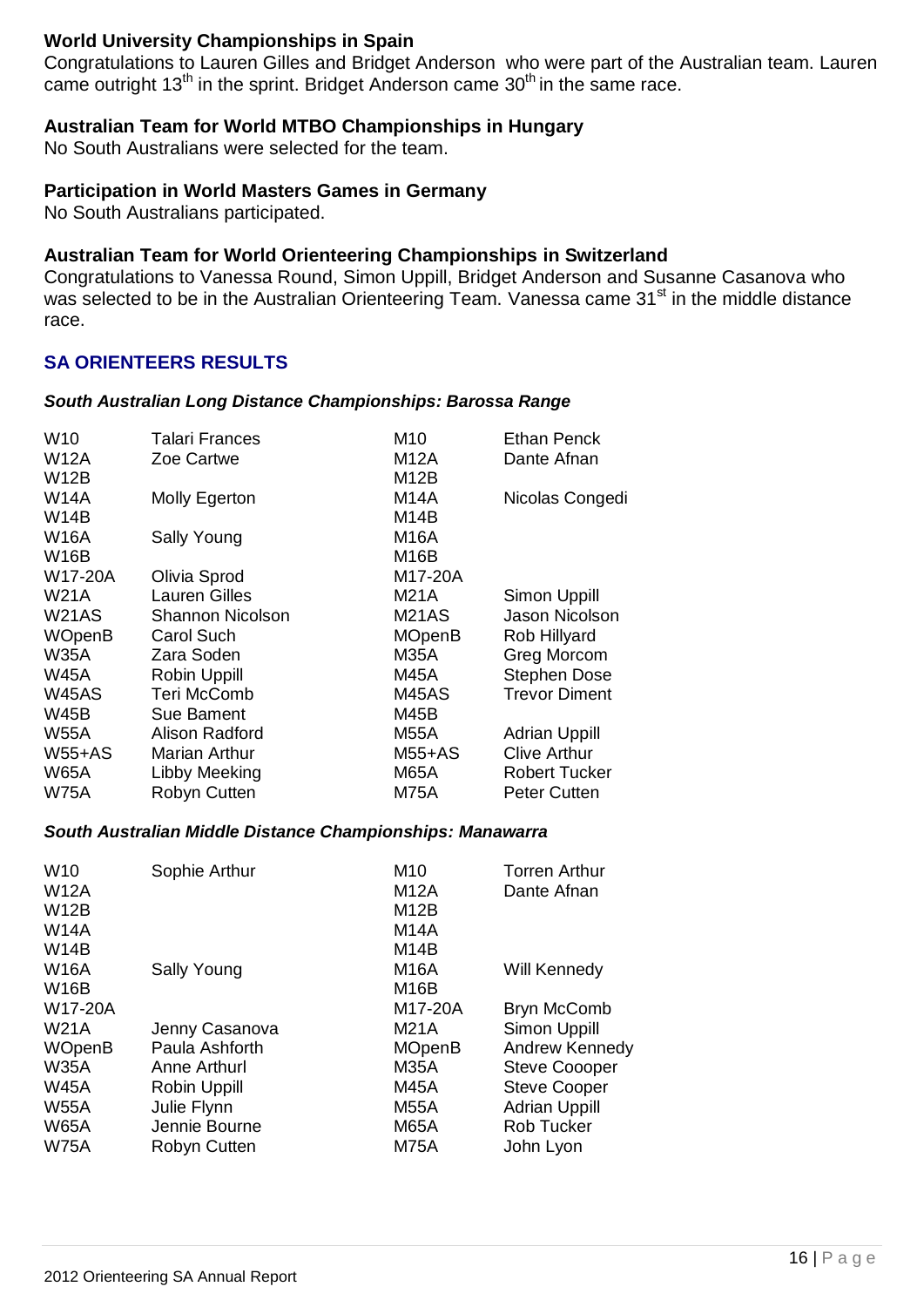# *South Australian Sprint Championships: Shepherds Hill*

| Dante Afnan          |
|----------------------|
|                      |
| Will Kennedy         |
| <b>Luke Hazell</b>   |
| Simon Uppill         |
| Lee Merchant         |
| Ruhi Afnan           |
| <b>Adrian Uppill</b> |
| <b>Robert Smith</b>  |
|                      |

# *South Australian Night Championships: Rawnsley Park*

|                         | M <sub>10</sub>    |                         |
|-------------------------|--------------------|-------------------------|
|                         | <b>M12A</b>        | Alexander van de Loo    |
|                         | <b>M14A</b>        |                         |
| Sally Young             | <b>M16A</b>        | Will Kennedy            |
|                         | M17-20A            | <b>Bryn McComb</b>      |
| <b>Bridget Anderson</b> | M21A               | Simon Uppill            |
| Fern Tomas              | M <sub>21</sub> AS | <b>Andrew Slatteryl</b> |
|                         | <b>M35A</b>        |                         |
| Wendy Deegan            | M45AS              | <b>Trevor Diment</b>    |
| Robin Uppill            | <b>M45A</b>        | <b>Craig Colwell</b>    |
| Julie Flynn             | <b>M55A</b>        | Paul Hoopmann           |
| Jennie Bourne           | <b>M65A</b>        | Peter Mayer             |
|                         | <b>MOB</b>         |                         |
|                         |                    |                         |

# *South Australian MTBO Long Distance Championships: Mt Crawford Goldfields*

| <b>W-14A</b> |                 | $M-14A$    |                        |
|--------------|-----------------|------------|------------------------|
| <b>W-16A</b> |                 | M-16A      | <b>Thomas Jacquier</b> |
| <b>W21A</b>  |                 | M21A       | Tom Goddard            |
| <b>W40A</b>  | Monique Blason  | M40A       | <b>Paul Master</b>     |
| <b>W50A</b>  | Anthea Williams | M50A       | Lee Merchant           |
| <b>W60A</b>  | Sue Merchant    | M60A       | Paul Hoopmann          |
| <b>WOB</b>   | Jenny Casanova  | <b>MOB</b> | Andrew Kennedy         |

# **National Events**

# **National Senior Squad**

Men: Simon Uppill Women: Bridget Anders**on.** Susanne Casanova and Vanessa Round

# **High Performance Group**

Men: Simon Uppill Women: Vanessa Round

# **National Junior Squad**

Boys: nil Girls**:** Olivia Sprod

# **National O League: Southern Arrows Seniors**

Women 3<sup>rd</sup> Men <sup>th</sup> (not confirmed at time of printing) Individual Men's Series within top 10: Data not available at time of printing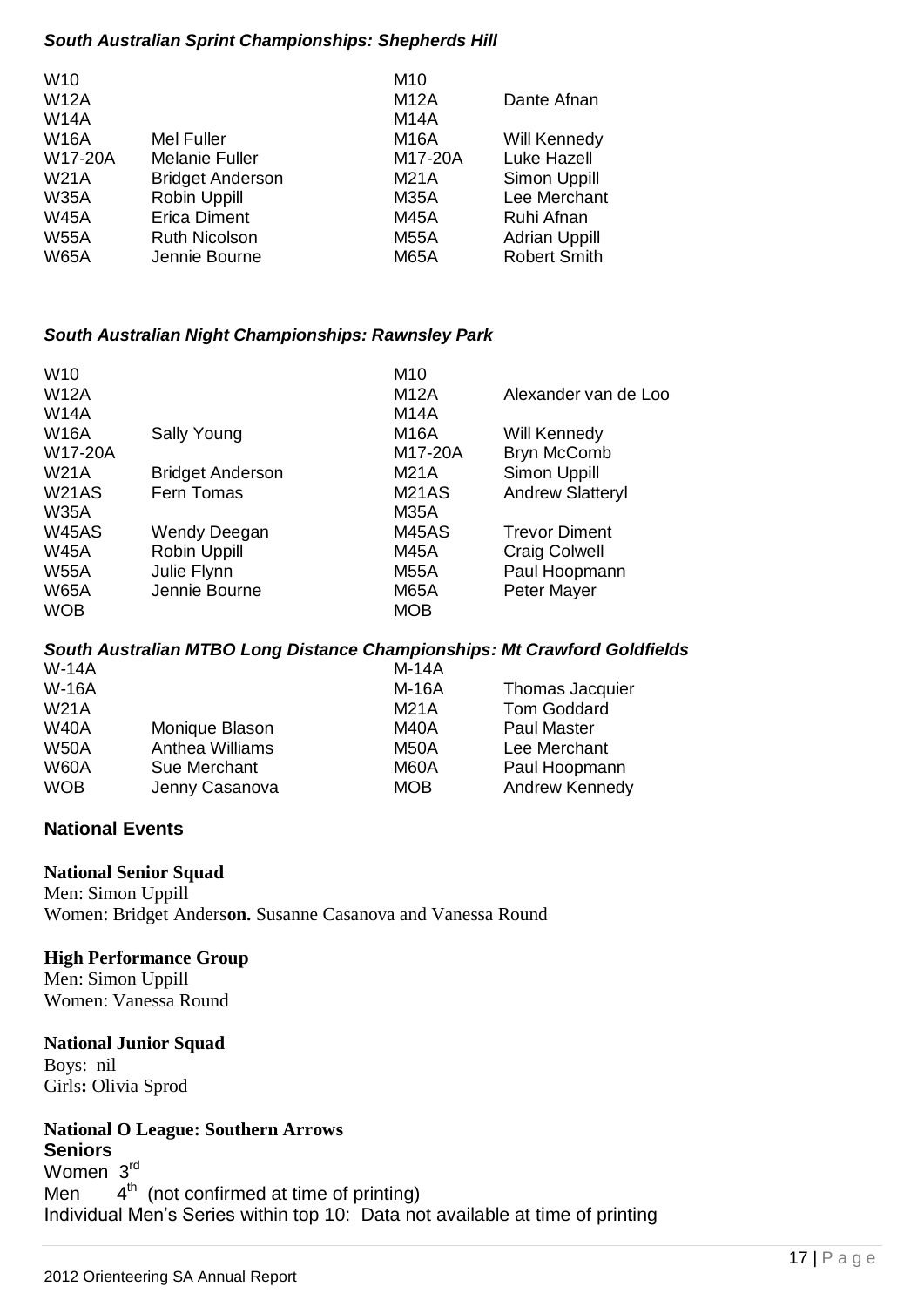Individual Women's Series within top 10: Data not available at time of printing

# *Australian 3-Days :*

.

| W21E        |                 | 2nd Susanne Casanova | M21E         | 1 <sup>st</sup> | Simon Uppill         |
|-------------|-----------------|----------------------|--------------|-----------------|----------------------|
| W21E        | $2^{\text{rd}}$ | Vanessa Round        | <b>W35AS</b> | $2^{nd}$        | Susi Bertei          |
| <b>W55A</b> | 1 <sup>st</sup> | Robin Uppill         | M60A         | 2 <sup>nd</sup> | <b>Adrian Uppill</b> |
| <b>M75A</b> | 3rd             | John Lyon            | <b>WOB</b>   | <b>PuS</b>      | Julianne Giffard     |

# *Australian Schools Championships :*

| Senior Girls Relay | ⊿st | Mel Fuller, Sally Young, Olivia Sprod |
|--------------------|-----|---------------------------------------|
|--------------------|-----|---------------------------------------|

# *Australian Long Distance Championships:*

| <b>M21A</b>  | 2 <sup>nd</sup> | Rory McComb           |
|--------------|-----------------|-----------------------|
| <b>M40A</b>  | 3 <sup>rd</sup> | <b>Greg Morcom</b>    |
| <b>M21AS</b> | 3 <sup>rd</sup> | <b>Tyson Hillyard</b> |
| <b>M60A</b>  | 3 <sup>rd</sup> | Paul Hoopmann         |
| <b>W55A</b>  | 2 <sup>nd</sup> | Robin Uppill          |
| <b>M75A</b>  | 2 <sup>nd</sup> | John Lyon             |
| <b>W45AS</b> | 2 <sup>nd</sup> | Teri McComb           |
| WOMod        | 3 <sup>rd</sup> | Jane Fuller           |
|              |                 |                       |

# *Australian Middle Distance Championships :*

| 1 <sup>st</sup> | <b>Rory McComb</b>                                                                                             |
|-----------------|----------------------------------------------------------------------------------------------------------------|
| 1 <sup>st</sup> | <b>Bryn McComb</b>                                                                                             |
|                 | Greg Morcom                                                                                                    |
|                 | Fern Tomas                                                                                                     |
|                 | <b>Adrian Uppill</b>                                                                                           |
|                 | <b>Robin Uppill</b>                                                                                            |
|                 | <b>Helen Smith</b>                                                                                             |
|                 | Jane Fuller                                                                                                    |
|                 | 2 <sup>nd</sup><br>2 <sup>nd</sup><br>1 <sup>st</sup><br>3 <sup>rd</sup><br>3 <sup>rd</sup><br>2 <sup>nd</sup> |

# *Australian Sprint Distance Championships:*

| Greg Morcom         |
|---------------------|
| <b>Rory McComb</b>  |
| Will Kennedy        |
| <b>Robin Uppill</b> |
| John Lyon           |
| Rob Hillyard        |
| Jane Fuller         |
|                     |

# *Australian Relay Championships*

There were no Orienteering SA placegetters

# *Australian MTBO Long Distance Championships :*  There were no Orienteering SA placegetters

# *Australian MTBO Middle Distance Championships:*

There were no Orienteering SA placegetters

# *Australian MTBO Sprint Distance Championships:*  There were no Orienteering SA placegetters